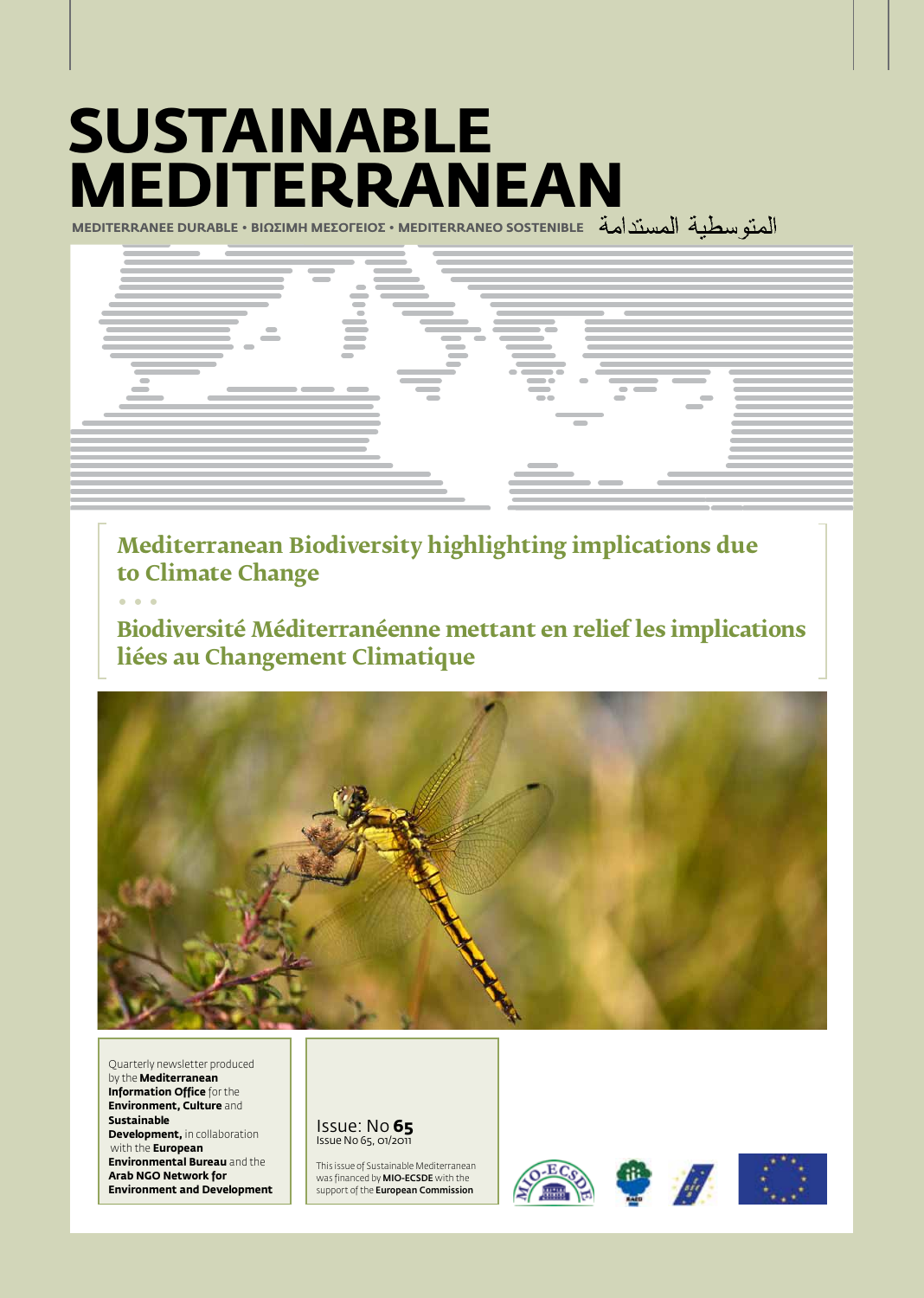# **CONTENTS**

| <b>EDITORIAL</b>                                                                                                                                                                                                                  | 3  | AWARENESS RAISING ON THE ROLE OF BIODIVERSITY IN VRBJE                                                                                         |    |
|-----------------------------------------------------------------------------------------------------------------------------------------------------------------------------------------------------------------------------------|----|------------------------------------------------------------------------------------------------------------------------------------------------|----|
| INTERVIEW WITH JANEZ POTOČNIK, EUROPEAN<br><b>COMMISSIONER FOR ENVIRONMENT</b>                                                                                                                                                    | 4  | POND   SOCIETY FOR BIRD RESEARCH AND NATURE<br>PROTECTION (SLOVENIA)                                                                           | 19 |
| LAST HOPE FOR SAVING WORLD BIODIVERSITY? A REFLECTION<br>ON THE 10TH CONFERENCE OF PARTIES TO THE UN<br><b>CONVENTION ON BIOLOGICAL DIVERSITY</b><br>(18-29 OCTOBER 2010, NAGOYA, JAPAN)                                          |    | IL MONDO È BELLO PERCHÈ È VARIO   ISTITUTO PER<br>L'AMBIENTE E L'EDUCAZIONE SCHOLÉ FUTURO (ITALY)                                              | 20 |
|                                                                                                                                                                                                                                   | 6  | THE EFFECT OF CLIMATE CHANGE ON DEAD SEA BIODIVERSITY<br>- THE DEAD SEA IS DYING   JORDAN ENVIRONMENT SOCIETY<br>(JORDAN)                      | 21 |
| A MEDITERRANEAN REPORT ON THE 16TH CONFERENCE<br>OF PARTIES TO THE UN FRAMEWORK CONVENTION<br>ON CLIMATE CHANGE (CANCUN, MEXICO 29 NOVEMBER<br>TO 10 DECEMBER 2010)                                                               | 9  | THE IMPACT OF CLIMATE CHANGE ON BIODIVERSITY: AN<br>AWARENESS CAMPAIGN   LAND AND HUMAN TO ADVOCATE<br>PROGRESS (JORDAN)                       | 22 |
| NATURAL RESERVES: A WEALTH THAT SHOULD NOT BE<br>UNDERVALUED   ARAB OFFICE FOR YOUTH & ENVIRONMENT<br>(EGYPT)                                                                                                                     | 13 | ACTIVITÉS DE SENSIBILISATION POUR LA CONSERVATION<br>DE LA BIODIVERSITÉ   L'ASSOCIATION NATIONALE DE<br>DÉVELOPPEMENT DURABLE (TUNISIA)        | 23 |
| SENSIBILISATION DES ÉTABLISSEMENTS SCOLAIRES POUR<br>LA LUTTE CONTRE LES CHANGEMENTS CLIMATIQUES PAR<br>LA CONSERVATION DE LA BIODIVERSITÉ VÉGÉTALE LOCALE  <br>ASSOCIATION POUR LA SAUVEGARDE DE LA MÉDINA<br>DE GAFSA (TUNISIA) |    | RAISING AWARENESS ON THE VALUE OF BIODIVERSITY<br>LEGACY (TURKEY)                                                                              | 23 |
|                                                                                                                                                                                                                                   | 14 | CLIMATE CHANGE AND BIODIVERSITY IN OANNOUBINE<br>VALLEY   MAKHZOUMI FOUNDATION (LEBANON)                                                       | 24 |
| BIODIVERSITY AND CULTURAL HERITAGE   BALADY PORT<br>SAID SOCIETY FOR PROTECTION OF THE ENVIRONMENT AND<br><b>CONSUMER (EGYPT)</b>                                                                                                 | 15 | INTERNATIONAL YEAR OF BIODIVERSITY: THE DAY AFTER AND<br>THE GREEK REALITY   MEDSOS (GREECE)                                                   | 25 |
| GREEN YOUR MIND - MAKE THE CHANGE   BIOSFERA (FYROM),                                                                                                                                                                             | 16 | CLIMATE CHANGE IMPACTS ON THE BIOLOGICAL DIVERSITY OF<br>THE TAURUS MOUNTAINS   TURKISH ASSOCIATION FOR THE<br>CONSERVATION OF NATURE (TURKEY) | 26 |
| LES CHANGEMENTS CLIMATIQUES ET LEURS IMPACTS SUR<br>LA BIODIVERSITÉ   CLUB MAROCAIN DE L'ENVIRONNEMENT<br>ET DU DÉVELOPPEMENT (MORROCO)                                                                                           | 18 | Cover photo: female Orthetrum cancellatum,<br>© Thomais Vlachogianni                                                                           |    |

**The views and opinions expressed in Sustainable Mediterranean by individual contributors do not necessarily reflect those of MIO-ECSDE or those of our sponsors.**

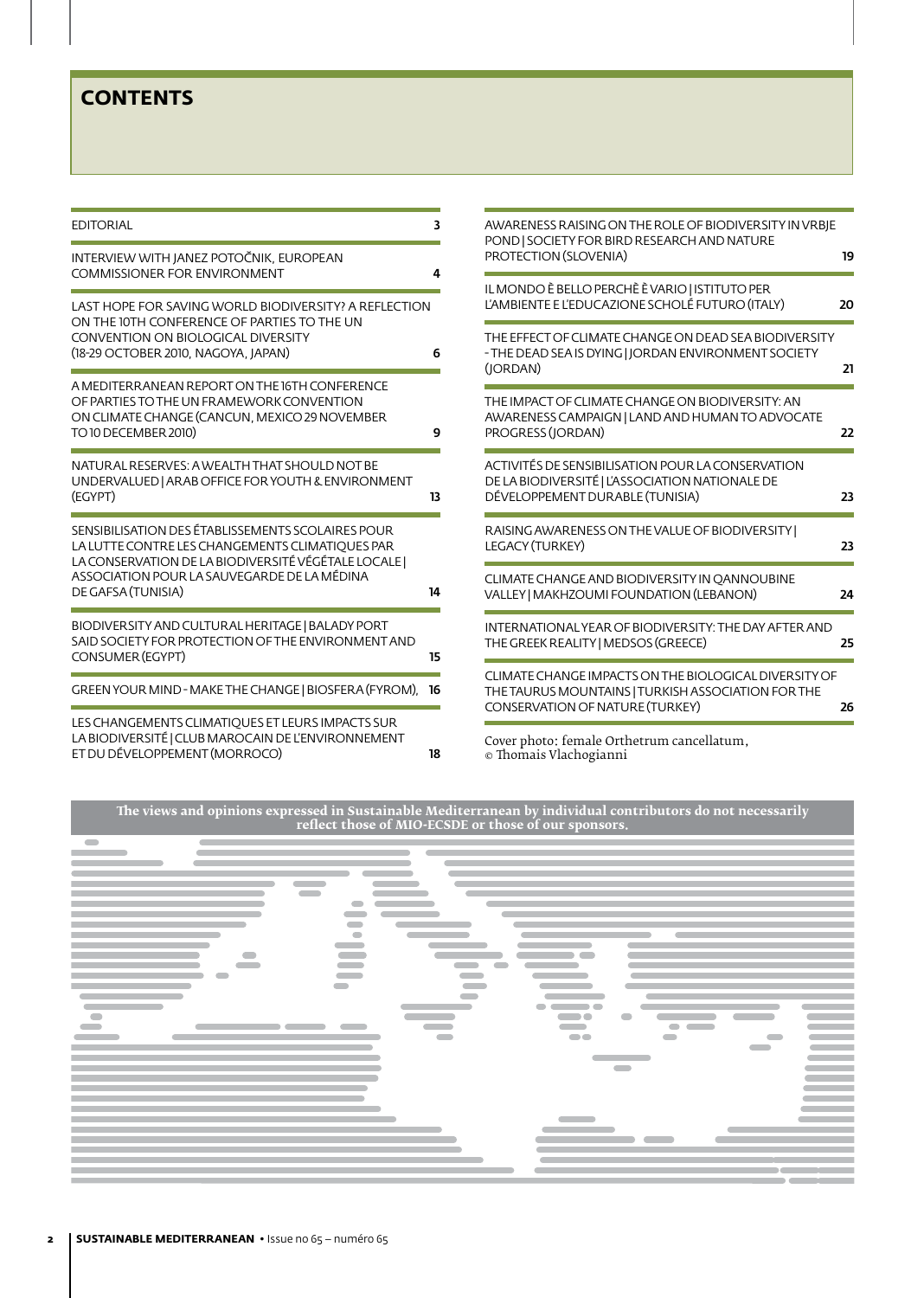## **EDITORIAL**

T his issue of Sustainable Mediterranean is dedicated<br>to Mediterranean biodiversity with a special focus on<br>the added pressure exerted by climate change and<br>is a contribution to the MIO-ECSDE efforts to safeguard<br>the varie to Mediterranean biodiversity with a special focus on the added pressure exerted by climate change and the variety of life on earth, particularly within the framework of the 2010 International Year of Biodiversity.

As an introduction, European Commissioner for Environment, Mr. Janez Potočnik, is interviewed on biodiversity and climate change related issues by MIO-ECSDE senior advisor on climate change, Ms. Vanya Walker-Leigh. Two contributions follow, which are reflections on the two relevant major global environmental events that took place and in which MIO-ECSDE participated: the 10th Conference of Parties to the UN Convention on Biological Diversity (18-29 October 2010, Nagoya, Japan); the 16th Conference of parties to the UN framework Convention on Climate Change (Cancun, Mexico 29 November to 10 December 2010).

The rest of the issue is dedicated to the activities of the MIO-ECSDE member NGOs that participated in the 2010 MEDITERRANEAN ACTION DAY which was entitled

"Mediterranean Biodiversity highlighting implications due to Climate Change". This section is but a small tribute to the efforts of these NGOs and their capability and creativity in taking a small amount of seed money and organising events with a significant impact.

The MEDITERRANEAN ACTION DAY is an annual initiative of MIO-ECSDE, funded in part by the European Commission (through its annual activity funding of MIO-ECSDE), for its member organisations. It is a joint, small to medium-scale action conducted in many Mediterranean countries during the last four months of the year. The objective of the activity is to give the opportunity to the MIO-ECSDE member organisations to take action in the field, locally or nationally and be more visible to their target populations while tackling a "hot" environmental issue of their municipality, region or country.

The fifteen (15) Med Action Day events for 2010 took place in 10 different Mediterranean countries (Egypt, FYROM, Greece, Italy, Jordan, Lebanon, Morocco, Slovenia, Tunisia, Turkey), by 15 Member NGOs of MIO-ECSDE.



*Iphiclides podalirius Linnaeus*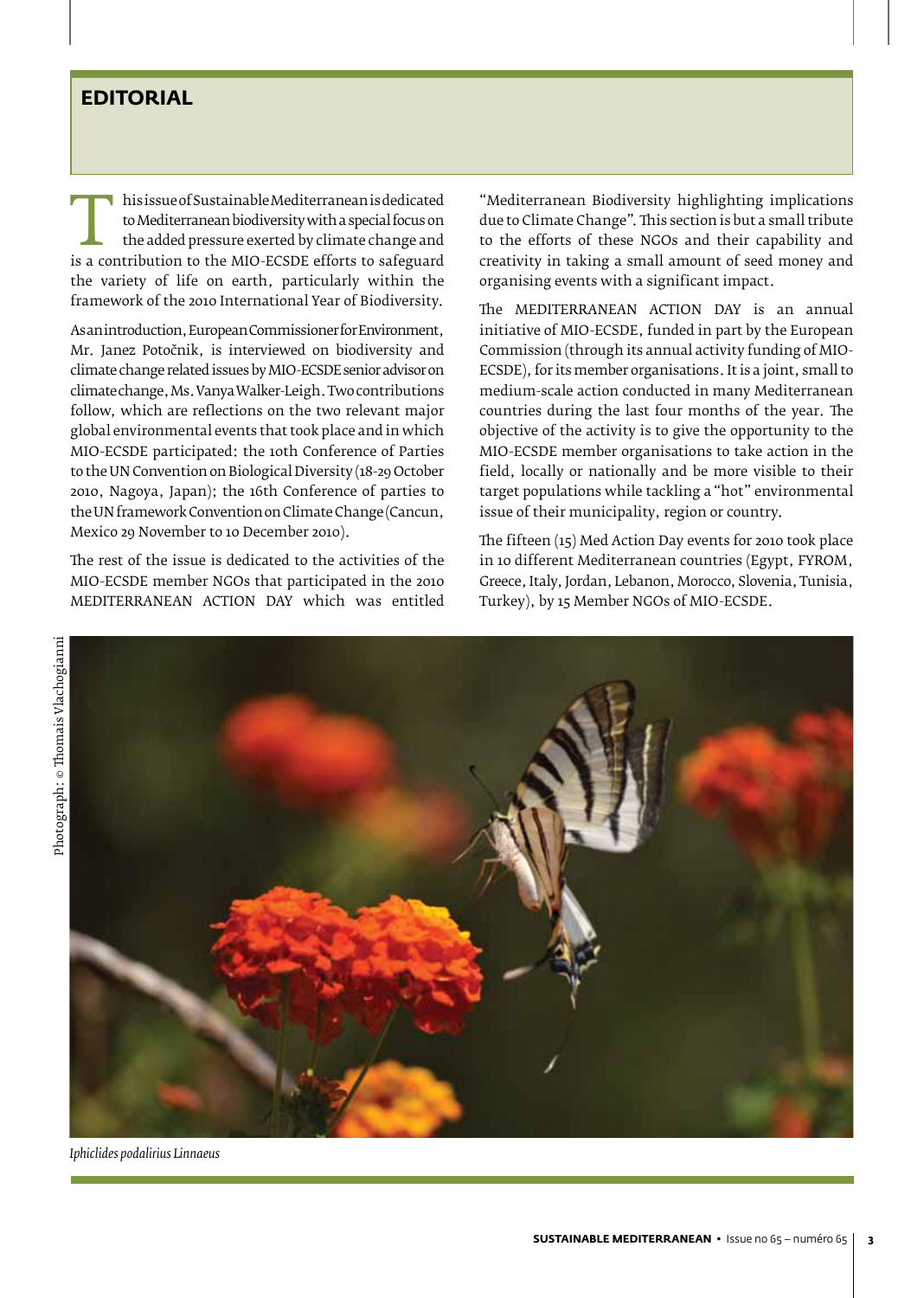# **Interview with Janez Potočnik, European Commissioner for Environment**

*by Vanya Walker-Leigh, MIO-ECSDE Senior Advisor*



**J.Potočnik**: The assessment of the European Union's biodiversity action plan published in October 2010, has taught us some important lessons. The EU had to recognise that while significant progress has been made in a number of areas, we have not succeeded in reaching the target. But specific targeted actions to reverse the decline of endangered species and habitats have worked in many instances. The Natura 2000 network has been significantly expanded and now comprises around 26000 sites, covering 18% of the EU's land territory. Efforts to protect marine and freshwater ecosystems have been boosted by the new Marine Strategy Framework Directive.

As you are undoubtedly aware, the EU committed to a new target in March 2010. The goal now is to halt the loss of biodiversity and the degradation of ecosystem services in the EU by 2020, restore them in so far as feasible, and to step up the EU contribution to averting global biodiversity loss.

The integration of biodiversity and ecosystem concerns into other EU policies will be central to achieving this target. The planned reforms of policy areas, which have significant implications for biodiversity – such as the Common Agricultural Policy and the Common Fisheries Policy –, as well as the preparations for the next programming period for EU Regional Policy, offer important opportunities. These are significant both in terms of reducing impacts on biodiversity and as potential sources of financing for biodiversity conservation and restoration.

Before thinking about the design of a new Environmental Action Programme, I believe we first need a full and comprehensive assessment of the current programme, the environmental challenges we will be facing in the future, and how our European policies can best address them. Right now we have to focus on the questions that need our immediate attention such as key policy proposals on biodiversity, climate change, and resource efficiency. Attention will also have to be paid to the integration of the environment into other policies and coherence between policies that have an impact on the The European Environment Agency stated in its recent Assessing biodiversity in Europe – the 2010 report that Europe is still far from meeting its 2010 target, and we risk missing future targets unless we change the way we are managing our environment. In your view, what are the most important lessons from this failure and the key changes needed in biodiversity management within the EU? Should the 6<sup>th</sup> Environment Action Programme be modified for 2011 and 2012, and how do you visualise the main lines of the  $7<sup>th</sup>$  programme?

environment. In this regard, the debate about the future Common Agricultural Policy, Common Fisheries Policy, Structural and Cohesion funds, the future of EU research and innovation polices, and last but not least the debate on next Financial Perspectives for the EU, are all of paramount importance.

**MIO-ECSDE's position paper on biodiversity sent to you last October expresses Member NGOs' strong advocacy for advancing the discussion on the adoption of a Soil Framework Directive and achieving a compromise with the countries opposed to its adoption. How do you plan to get Austria, Germany, France, Malta, the Netherlands and the UK on board?**

**J.Potočnik**: I believe that we will not meet our goals in terms of protecting biodiversity, fighting climate change, and safeguarding natural resources until we have the right approach to soil management and protection. Soil is a crucial part of the ecosystem, and it deserves the same care at European level as we are giving to water, air and nature. After all, we are talking about the world's largest terrestrial store of carbon and of biodiversity. We set out our stall here in 2006, with the adoption of the Soil Thematic Strategy and the proposal for a Soil Framework Directive.

Regarding latest developments, I am continuing to work with the other Institutions with a view to getting the Directive adopted. A number of Member States have been opposing the Directive at the Council, but I hope that this will change. Some oppose it for subsidiarity reasons, others because they think it is too costly (particularly on the contamination part). So we need to foster a change in political thinking in the Member States that oppose the legislation. One way to do this will be to reinforce and make more explicit the link between soil and other major issues like climate change and biodiversity loss. We need public opinion on our side, and that's going to mean stressing the links between environment policy and food production, and safeguarding human health.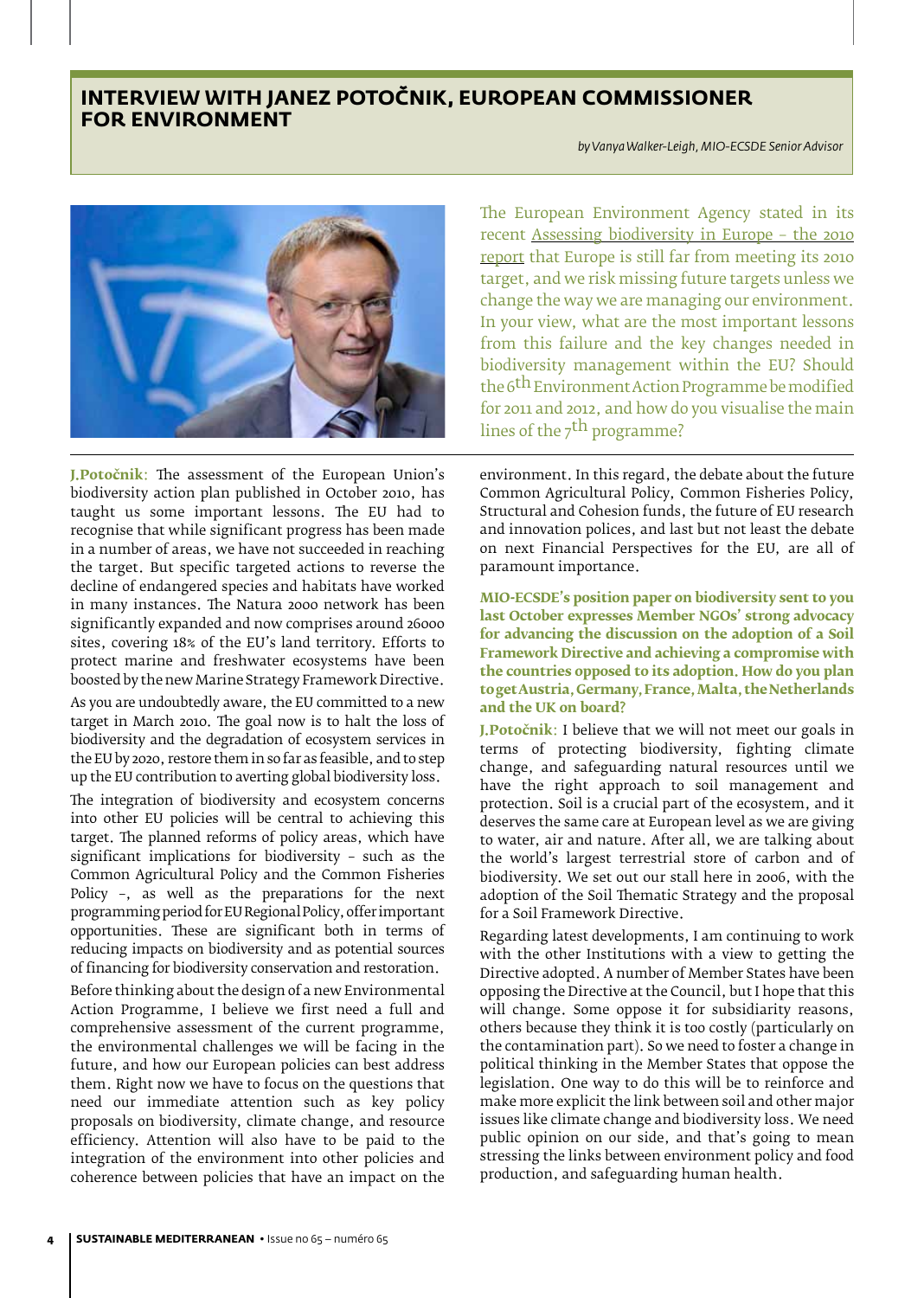Since the Council impasse of 2007 we have held two major conferences dealing with soil, climate change and biodiversity. Both conferences underlined the scientific basis for protection via legislation. We need to change minds and allay fears of subsidiarity and costs. My efforts go in these directions and I will continue these efforts in 2011 with a report on the implementation of the thematic strategy to date, and a report on soil sealing, its effects, consequences and mitigation approaches. I hope that, with support from the Presidency, we will achieve a positive outcome as soon as possible.

**Do you agree with the findings of the TEEB for Policy Makers Report, that subsidies are harmful to biodiversity, and that especially those for fishery, agriculture and energy are in urgent need of reform? Do you think such a reform, within the EU, could be completed rapidly enough to achieve an ambitious 2020 target?**

**J. Potočnik**: The European Commission has been supporting the TEEB project from the start and will of course look into ways to implement in our policies the analyses developed in its reports. Regarding the reform of subsidies harmful to biodiversity, I would like to recall that the 193 Parties to the Convention on Biological Diversity have already agreed at their meeting in October in Nagoya to eliminate, phase out or reform incentives, including subsidies, harmful to biodiversity by 2020. This is an excellent example of how the TEEB recommendations have been taken up on the global level. As I have already said, without further mainstreaming of environmental concerns into the Common Agricultural and the Common Fishery Policies, our objectives of improving the quality of the environment in the European Union will not be met. Currently both policies are in review and their respective reforms are to be finalised by 2013, which would still be early enough to ensure that they make a significant contribution to achieving our biodiversity objectives. But in order to do so we have to make the voice of our natural environment heard in the discussions, so that it will be reflected in the reform proposals expected in 2011. In this regard, the new EU biodiversity strategy that the Commission will soon adopt will help to set a benchmark for other policies.

**A recent OECD report entitled ''Paying for Biodiversity: Enhancing the Cost-Effectiveness of Payments for Ecosystem Services" advocated a far more extensive use of this approach. Would this, in your view, be desirable within the EU, and how would it be implemented and financed e.g. could innovative financing mechanisms be set up?**

**J.Potočnik**: I believe that the idea of paying for the services we get from nature is an important and valid one and will be essential in mobilising the resources we need to conserve biological diversity. Let's not forget that the European Union already has extensive experience from using payments for ecosystem services. Specific agrienvironmental measures, forest-environment payments and payments to support the management of agriculture and forests' lands are already in place. But there is no doubt that the potential of the current financial programming could be much better used. The possibility of increasing such payments is also under discussion in the context of the future reform of the EU's agricultural policy. However, payments for ecosystem services do not necessarily have to come exclusively from public sources, and payment schemes for services such as water cleaning can also be designed at local scale. We should also consider ways to better engage the private sector in such schemes, through publicprivate partnerships, for example. For global services such as carbon sequestration, international mechanisms such as the REDD and REDD+ proposals can provide substantial benefits.

## **Do you agree with several NGO networks and others that nations should have adopted natural capital accounting by 2020?**

**J.Potočnik**: Yes I do, and at the Nagoya conference Parties to the Convention I actually agreed that biodiversity values should be incorporated into national accounting by 2020. It will be a challenge to achieve this target, but it will be necessary if we want to ensure that the value of our natural capital is adequately reflected in our economic planning. The view that ecosystems are also economically productive systems, which produce a flow of beneficial goods and services, is gaining support and that is clearly a good sign. But policy makers won't be able to give adequate weight to nature considerations when they make decisions about projects and policies affecting land use and resource management until the values of our natural assets are properly reflected in economic indicators and national accounts.

## **How do you visualise current and future EU actions on biodiversity benefiting EU neighbours within the European continent as a whole?**

**J.Potočnik**: For countries seeking to join the EU, alignment with the norms and standards of the EU is the best protection we can have. Across the other neighbouring countries we will seek to use our financial assistance to address biodiversity priorities, when such assistance is requested by our partner countries. We will also continue with our efforts to ensure that assistance given in other sectors does not impact negatively on biodiversity. With our neighbours we have programmes such as TAIEX, the Technical Assistance and Information Exchange Instrument managed by DG Enlargement, which support the transfer of know-how in response to requests from partner countries. This is a useful way of giving practical information to practitioners in the field.

**The Commission's 2009 White Paper on Adapting to Climate Change and similar documents warn of substantial impacts on European biodiversity in the coming decades. What is your strategic thinking on how to confront this challenge, in particular as regards adaptation of agriculture, forest management, marine management, changes in water resources availability and the increasing desertification of the EU's southern rim?**

**J.Potočnik**: The Commission's paper on climate adaptation recognised that our adaptation strategies have to build on the sound management of water, land and biodiversity. Maintaining and restoring ecosystems.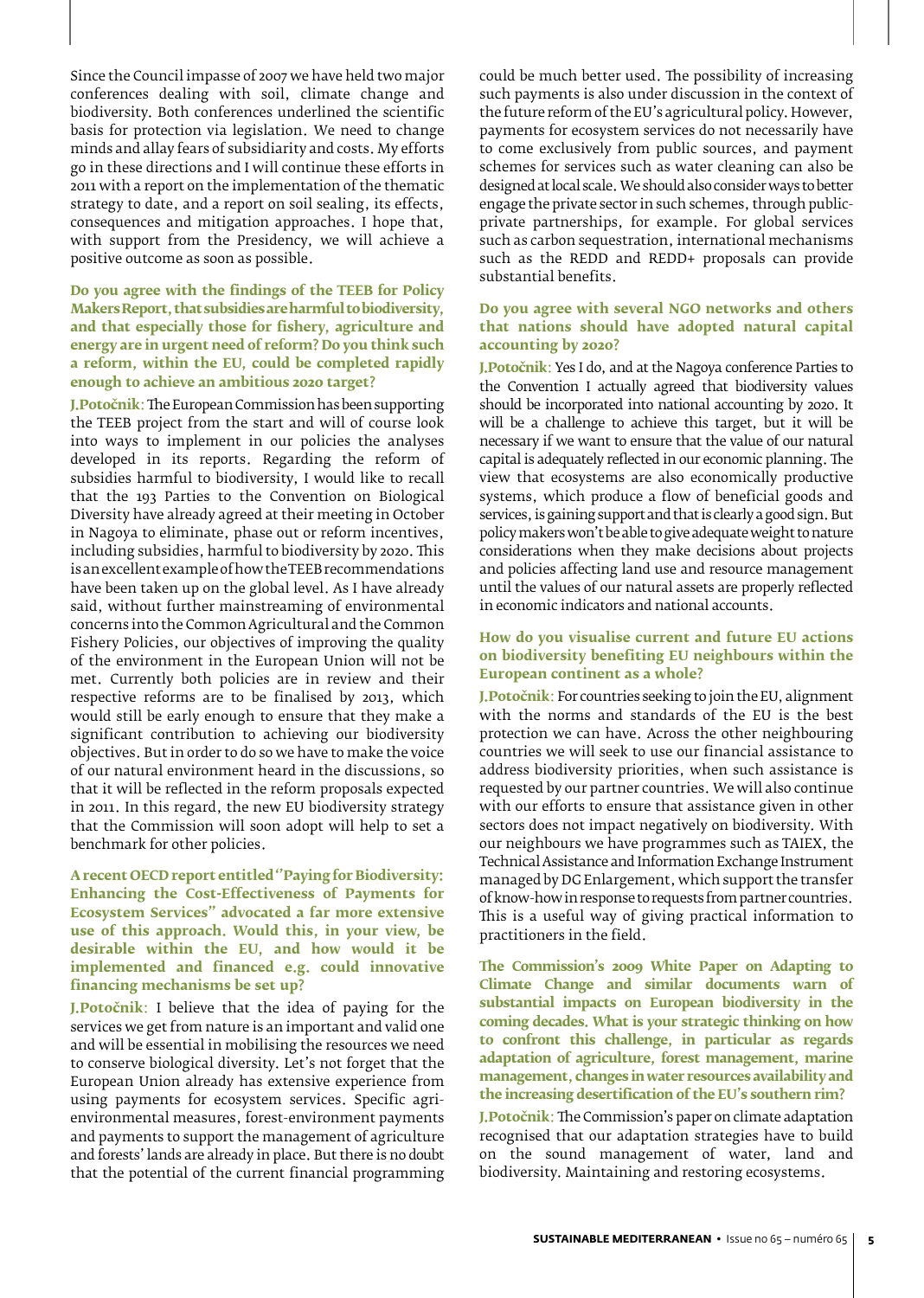## **Last hope for saving world biodiversity? A reflection on the 10th Conference of Parties to the UN Convention on Biological Diversity (18-29 October 2010, Nagoya, Japan)**



The adoption by the 193-nation Nagoya conference<br>
of 47 consensus decisions renews hopes for the fu-<br>
ture survival and sustainable management of the<br>
world's terminally threatened biodiversity. Following the<br>
acrimonious of 47 consensus decisions renews hopes for the future survival and sustainable management of the acrimonious failure of the UN Climate Change Conference in Copenhagen ten months before and subsequent disparaging comments on the questionable relevance of UN multilateralism, the Nagoya outcome showed that this cumbersome but at the same time inclusive and democratic process can produce results – sending a positive signal, it was hoped, to the subsequent UN climate conference in Mexico a month later.

Eight years before Nagoya, the world community pledged both within the CBD's first Strategic Plan and at the 2002 World Summit on Sustainable Development in Johannesburg *'the achievement by 2010 of a significant reduction in the current rate of loss of biological diversity'. Instead it achieved the contrary.*

In his hard-hitting statement to the opening plenary on 18 October, the Algerian UNCBD Executive Secretary Ahmed Dhoglaf stated that "the 170 fourth national reports" by Parties to date, confirm that we continue to lose biodiversity at an unprecedented rate. The third edition of the Global Biodiversity Outlook demonstrates that today, the rate of loss of biodiversity is up to one thousand times higher than the background and historical rate of extinction."(www.cdb.int/the-outlook/gbo3). The report predicts that if we allow the current trends to continue we shall soon reach a tipping point with irreversible and irreparable damage to the capacity of the planet to continue sustaining life on Earth. The report warns that the status of biodiversity for the next million years will be determined by the action or inaction, of one species – humanity - in the coming decades.

*by Vanya Walker-Leigh, MIO-ECSDE Senior Advisor*

However, achieving by 2020 the ambitions of the Nagoya outcome, albeit with many decisions in the name of compromise among highly divergent positions couched in far weaker and less constraining language than the dire state of world biodiversity requires, will depend on: sustained political will, proactive involvement of all stakeholders, especially business, and as yet unspecified but undoubtedly very large amounts of money.

Nonetheless, money alone will not be enough. The wholesale worldwide retooling of current accounting methods in both public and private sectors to accurately reflect, rather than largely ignore, as now, the value of our planet's natural capital and its related ecosystems services is a *sine qua non.*

Another "must" is far greater synergy and coherence at both national and international levels between actions to save biodiversity, halt desertification and combat climate change. In UN terms, this means an enormous expansion of the current interfaces between the three related 'Rio Conventions', their secretariats as well as between respective national focal points and delegates to negotiating conferences.

Extending the 2010 International Year for Biodiversity, with the declaration of 2011-2020 as the International Decade for Biodiversity by the UN General Assembly in December - endorsing a COP 10 recommendation based on a Japanese proposal – aims to ensure a decade-long focus. The UN Secretary-General leads the coordination of UN-system Decade-related activities.

The launch of UNEP's report 'Towards a Green Economy: Pathways to Sustainable Development and Poverty Eradication' (www.unep.org/greeneconomy) at the UNEP Governing Council this February and the preparations for and outcome of the Rio +20 conference (UN Conference for Sustainable Development, June 2012) will hopefully generate a strong global commitment to 'green growth' and thus sustain the drive for implementing the Nagoya goals.

Decisions 1-3 adopted at the final COP 10 plenary, grouped under 'The Nagoya Compact' comprise the text of the Nagoya Protocol on Access to Genetic Resources and the Fair and Equitable Sharing of Benefits Arising from Their Utilization, the Strategic Plan for Biodiversity 2011-2020 and the Strategy for Resource Mobilization (www.cbd.int/cop10/doc). The Protocol only just emerged - following over ten years of difficult negotiations - in the wake of substantial concessions from developing country ministers made in the last day of COP 10. The final text was fiercely criticized by the Indigenous and Local Communities caucus (claiming to represent 800 million people). In fact, developing countries had predicated their support to the two other package elements on the Protocol's adoption. Open for signature on 2 February 2011, and entering into force 90 days after the 50th ratification, the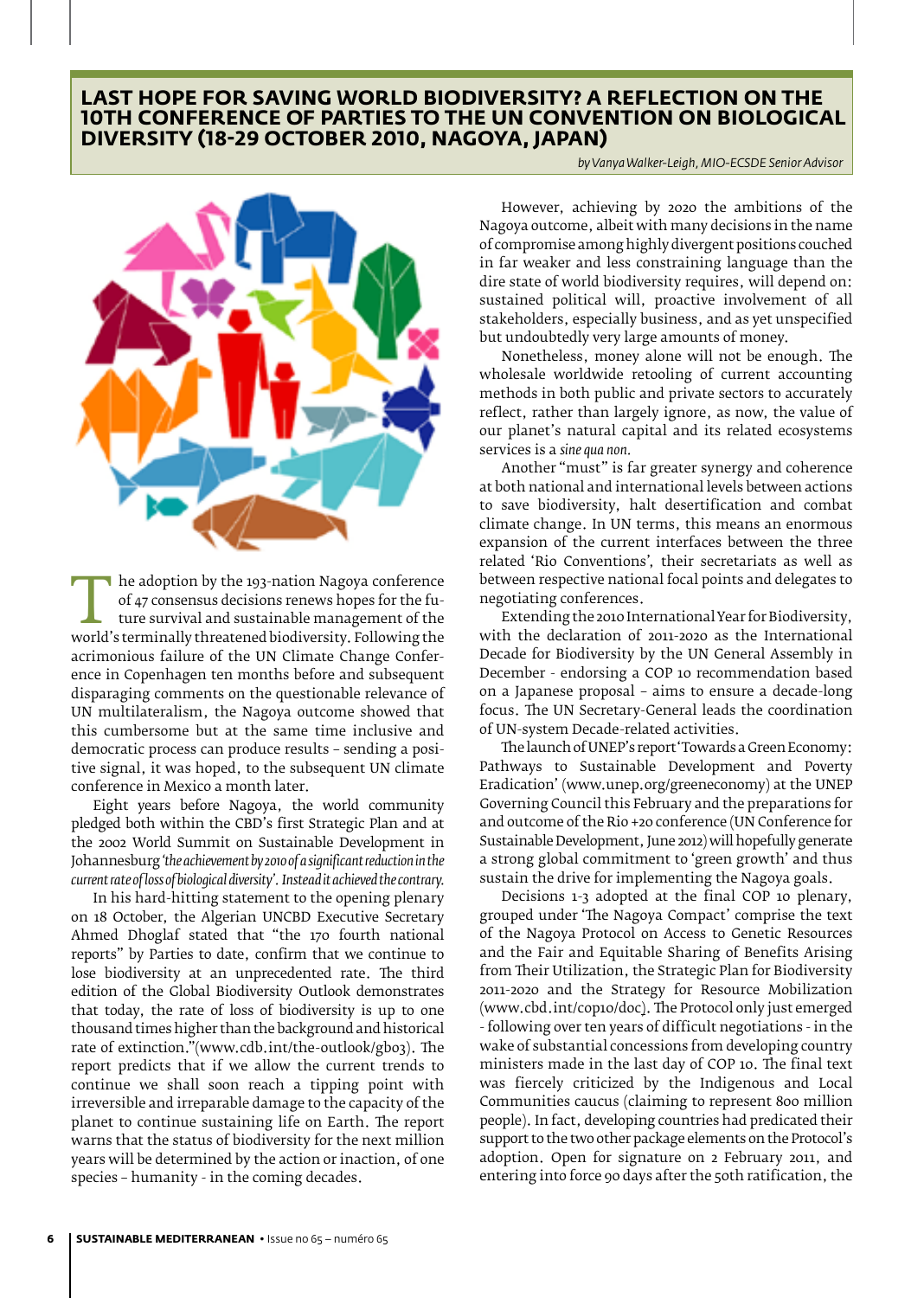Protocol sets out a transparent framework governing research and development access to genetic materials (made contingent on respect of the source-nation's regulations), as well as a host of related issues such as benefit-sharing and the due rewarding of traditional knowledge. By mid-March, Algeria was the only Mediterranean nation amongst the six signatories (all developing nations).

The guiding philosophy of the Strategy is *"Living in harmony with nature, where by 2050, biodiversity is valued, conserved, restored and wisely used, maintaining ecosystem services, sustaining a healthy planet and delivering benefits essential for all people." However, this last phrase constitutes a shift from the CBD COP 9 (2009) focus on benefits not only for humanity but for the planet as a whole.* The Strategy comprises five cross-cutting goals each grouping four policy targets, called 'The Aichi Nagoya Biodiversity Targets'. The goals are:

- mainstreaming of biodiversity within government and society;
- reducing direct pressures on biodiversity and promoting sustainable use;
- safeguarding of ecosystems, species and genetic diversity;
- enhancing benefits to all of biodiversity and ecosystems services;
- enhancing implementation through participatory planning, knowledge management and capacity building.

Key goals with numerical targets include Target 5 calling for at least halving by 2020, and if feasible bringing to zero the rate of loss of all natural habitats, including forests, with the significant reduction of degradation and fragmentation. Target 11 provides that by 2020, at least 17 per cent of terrestrial and inland water areas (compared to 10 per cent now), and 10 per cent of coastal and marine areas, especially areas of particular importance for biodiversity and ecosystem services, (compared to one percent now) are conserved through effective and equitable management, ecologically representative and well connected systems of protected areas and other effective area-based conservation measures, and integrated into the wider landscapes and seascapes.

The Strategy for Resource Mobilization based on a COP 9 text contains no numbers, reflecting the huge divergences between developed nations with no mandate to negotiate quantified funding targets at COP 10, while developing countries insisted targets must be agreed there. Citing the economic recession and tight public financing constraints, developed countries moreover put much emphasis on the need to mobilize 'innovative financing mechanisms' and private sector investment – an approach not very welcome to developing nations.

Only the EU came prepared to consider an alternative route: to launch a process for establishing a funding baseline anchored in sound data and analysis which could lead to the eventual setting of a future funding target. The hard-fought compromise provided for a funding baseline to be determined according to a set of agreed indicators drawn up by 30 June 2011, with actual financial targets and related mechanisms to be adopted at COP 11 in September 2012.

Meanwhile however, Japan announced a \$2 billion  $(\epsilon_1, 4$ bn) Japan Biodiversity Fund to assist developing nations' implementation of key COP 10 agreements by organizing in partnership with the CBD and two other Rio Convention secretariats regional and sub-regional workshops for revising current national action plans and related regulations.

Adding to the  $\epsilon$ 9bn, already granted since 2002 for biodiversity-related overseas aid, the European Environment Commissioner, Janez Potočnik pledged €1 bn to help developing nations implement the Compact. Smaller sums were offered by Norway, France and the UK. Although not a CBD contracting party, the US also committed (unspecified) financial support. In addition, some \$110 million from 16 donors were mobilised during COP 10 to support the CBD LifeWeb Initiative projects (launched at COP 9) for enhancing the protected-area agenda.

The remaining 47 decisions covered both provisions for periodic reviews of implementation and indicators, a huge range of issues complementing the Compact such as gender mainstreaming, technology transfer, poverty reduction, forestry, business involvement and awareness-raising. The COP endorsed the 131-developing nation Group of 77 and China's Multi-Year Plan of Action for South-South Cooperation on Biodiversity for Development (adopted on 17 October) with the National Institute on Biological Diversity in Korea offering to act as a collaborative centre of excellence for its implementation. Also agreed were a *de facto* moratorium on geo-engineering and a precautionary approach to the release of synthetic organisms.

Agreement that biodiversity values should be incorporated into national accounting by 2020 was complemented by the announcement by World Bank President, Robert Zoellink, of a 5-year pilot project entitled Wealth Accounting and Valuation for Ecosystems Services (WAVES) (http:// go.worldbank.org/PL08P9FTN). This project would develop methods for integrating ecosystems valuation into national accounts in ten nations, to be followed by worldwide scaling up of the results. The partnership is open to governments, international organisations and NGOs.

WAVES is a next step following on the UN Environment Programme's (UNEP) 'The Economics of Ecosystems and Biodiversity' (TEEB) project which before COP 10 issued reports addressed to policymakers, business and local authorities. TEEB underlines the vulnerability of not only current consumer patterns and multinational business but also of the world's poorest, 500 million of whom derive up to 90 per cent of their livelihoods from nature's 'free goods'.

Presenting key findings of the latest UNEP CEO Briefing "Demystifying Materiality: Hardwiring Biodiversity and Ecosystem Services into Finance" (www.unepfi.org/ fileadmin/documents/CEO*) Achim Steiner, UNEP's Executive Director warned* that "Critical natural capital underpins our economic activity and financial capital. A recent survey indicates that the risk from biodiversity loss and ecosystems decline is now higher than that from international terrorism and almost on a par with extreme weather events".

Other initiatives launched to support fulfilment of the Nagoya outcome were: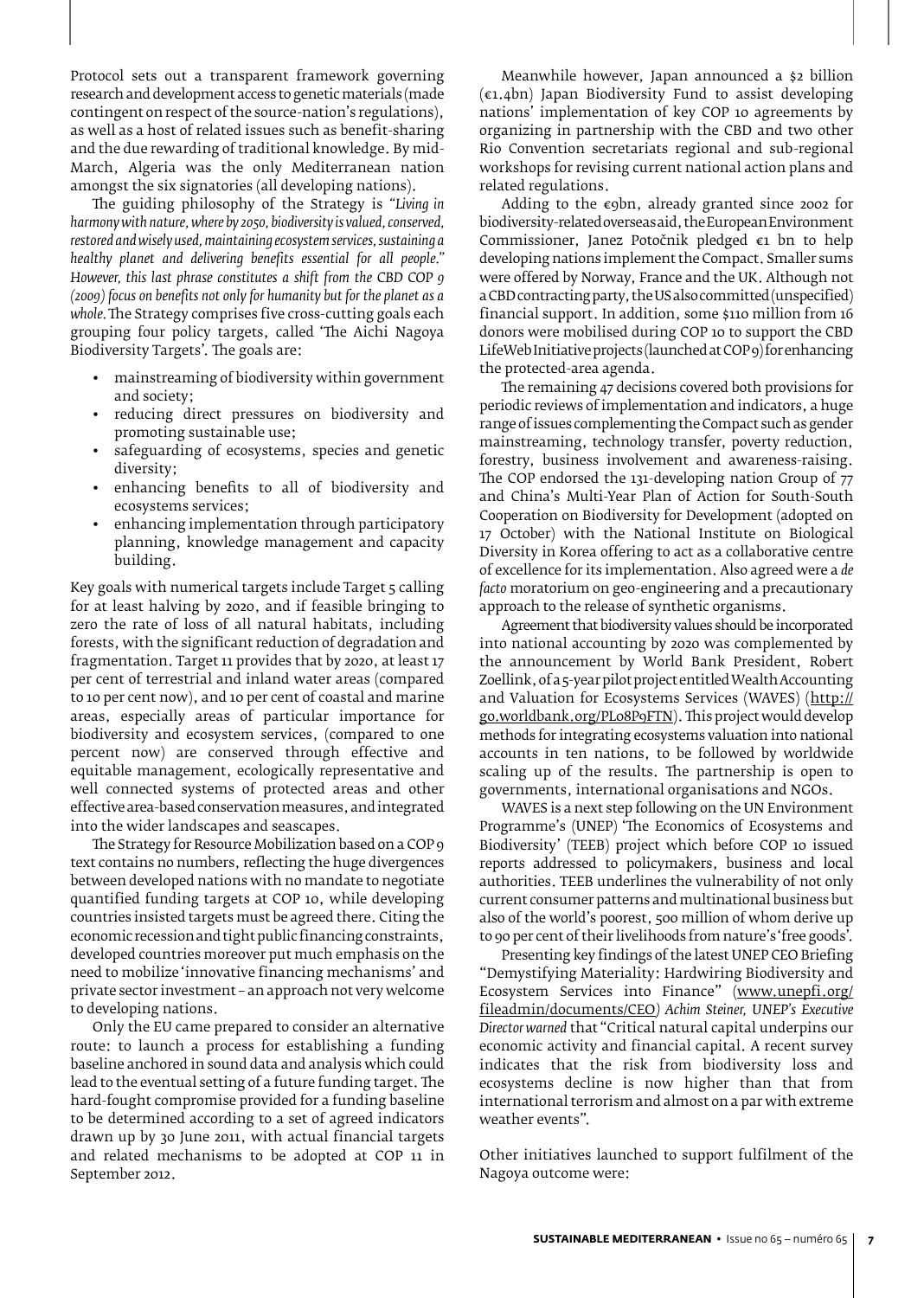- The Nagoya Declaration on Biodiversity in Development Cooperation adopted by 34 leading bilateral and multilateral donor agencies attending the High-Level Forum on Biodiversity in Development Cooperation.
- Save Our Species Save Ourselves, (www.sospecies.org) a coalition founded by World Bank, IUCN, Global Environment Facility, and Nokia and open to private companies, governments and NGOs to build the biggest species conservation fund for high impact projects identified by IUCN.
- The International Partnership for the Satoyama Initiative (www.satoyama-initiative.org) with 50 founder members (one from the Mediterranean) to promote and support socio-ecological production landscapes shaped over the years by the interaction between people and nature.
- The Nagoya Declaration on Parliamentarians and Biodiversity and the GLOBE Natural Capital Action Plan adopted by 122 legislators (7 from the Mediterranean) attending the GLOBE International Nagoya Forum.
- The Aichi/Nagoya Declaration on Local Authorities and Biodiversity adopted by the 650 participants at the City Biodiversity Summit 2010.

No formal documents were adopted at two business events, the International Business and Ecosystems Day (www.iucn. org/www.wbcsd.org) and the Ministerial Dialogue with Business CEOs on Business Solutions to achieve the Aichi Nagoya Biodiversity Targets (www.thegef.org). However James Griffiths, sustainable ecosystems executive of the World Business Council on Sustainable Development confirmed to a press conference that business would play its part. WBCSD's report issued on 25 October, 'Effective biodiversity and ecosystems policy and regulation' (www.wbcsd.org) sets out detailed policy proposals. "While business favours 'smart regulation'", Mr. Griffiths emphasised, " biodiversity measures must be sector-specific with targets and timetables, clearly defined property rights and carefully designed to fit national and local circumstances. Stateowned enterprises must give a strong lead".

For Mediterranean nations, the challenge from Nagoya is to respond to the many calls in COP 10 decisions for regional action whether through existing or new mechanisms, while building on separate EU and Arab processes already launched since Nagoya.

What can be achieved in coming months through either the Union for the Mediterranean or the Barcelona Convention is unclear. According to an EC senior official following regional environmental issues, nothing appears planned within the Union for the Mediterranean framework.

While the UNEP/MAP secretariat indicated to this author that the Nagoya outcome would be on the agenda of this year's Mediterranean Commission for Sustainable Development (Montenegro, May 2011) and the Barcelona Convention COP 17 (France, December 2011) precise ideas remain to be refined and suggestions are welcome. The short duration of these gatherings, their bi-annual scheduling, together with current UNEP/MAP resource and staffing limitations would seem to constrain the degree of attention and action which can be expected under current arrangements.

Meanwhile, both the EU and the Arab nations have initiated follow-up actions. Conclusions by the European Councils at heads of government and environment minister level in December pledged implementation of the COP 10 outcome. Ministers also recalled the March 2010 Environment Council conclusions on biodiversity post-2010, committing the Union to halt biodiversity loss by 2020 and develop a long-term vision for 2050.

The European Commission aims to shortly issue a Communication on an EU post-2010 Biodiversity Plan, a non-legislative document not resulting in regulations or directives. The subsequent European Environment Council (17 June 2011) would hopefully welcome and agree to work with it. The text would be reviewed by a number of committees in the European Parliament with final endorsement taking up to a year. Meanwhile the Commission will continue to support the activities of the EU Business and Biodiversity Platform launched in 2008 (www.ec.europa.eu/environment/biodiversity/business)

In Cairo on 29-30 November, a 16-point Arab Regional Statement for Action on the 2020 Biodiversity Targets, Funding Strategies and Innovative Financial Mechanisms was adopted by an Arab Regional Workshop on Biodiversity and Finance in Support of the Nagoya Outcome, coorganised by UN CBD, the UNEP West Asia Office and the League of Arab states (www.cbd.int/financial). The Statement advocates a regional strategy and action plan underpinned inter alia by operationalising the so far inactive Arab Environment Facility, accompanied by an Arab TEEB initiative, a programme for the three Rio Conventions as well as broadly based awareness-raising activities co-developed with UNEP as well as regional and global educational organizations.

In view of uncertain prospects for Mediterraneanwide action in the near future as well as the need to reflect on how to retool or add to current regional structures so as to effectively implement COP 10 decisions, an early EU-Arab Biodiversity dialogue on post-Nagoya actions seems to emerge as a useful first step. This could also inform discussions and decisions arising from the forthcoming Commission biodiversity strategy document as well as wider reflections expected on the future shape of EU-South Mediterranean relations.

Responding to the dramatic events in Tunisia and Egypt, as well as unrest elsewhere in the Arab world, the Joint communication of 3 March 2011 by the EU High Representative for Foreign Affairs and Security Policy and the President of the European Commission 'A Partnership for Democracy and Shared Prosperity with the Southern Mediterranean' (www.eeas.europa.eu) advocates "sustainable and inclusive growth and economic development". Unfortunately, the document does not evoke either the 2005 Mediterranean Strategy for Sustainable Development and its subsequent implementation, nor indeed mention central topics such as climate change and biodiversity and the need to cast future regional actions within the evolving multilateral frameworks.

Ms. Walker-Leigh was accredited to the Nagoya conference as correspondent of Sustainable Mediterranean.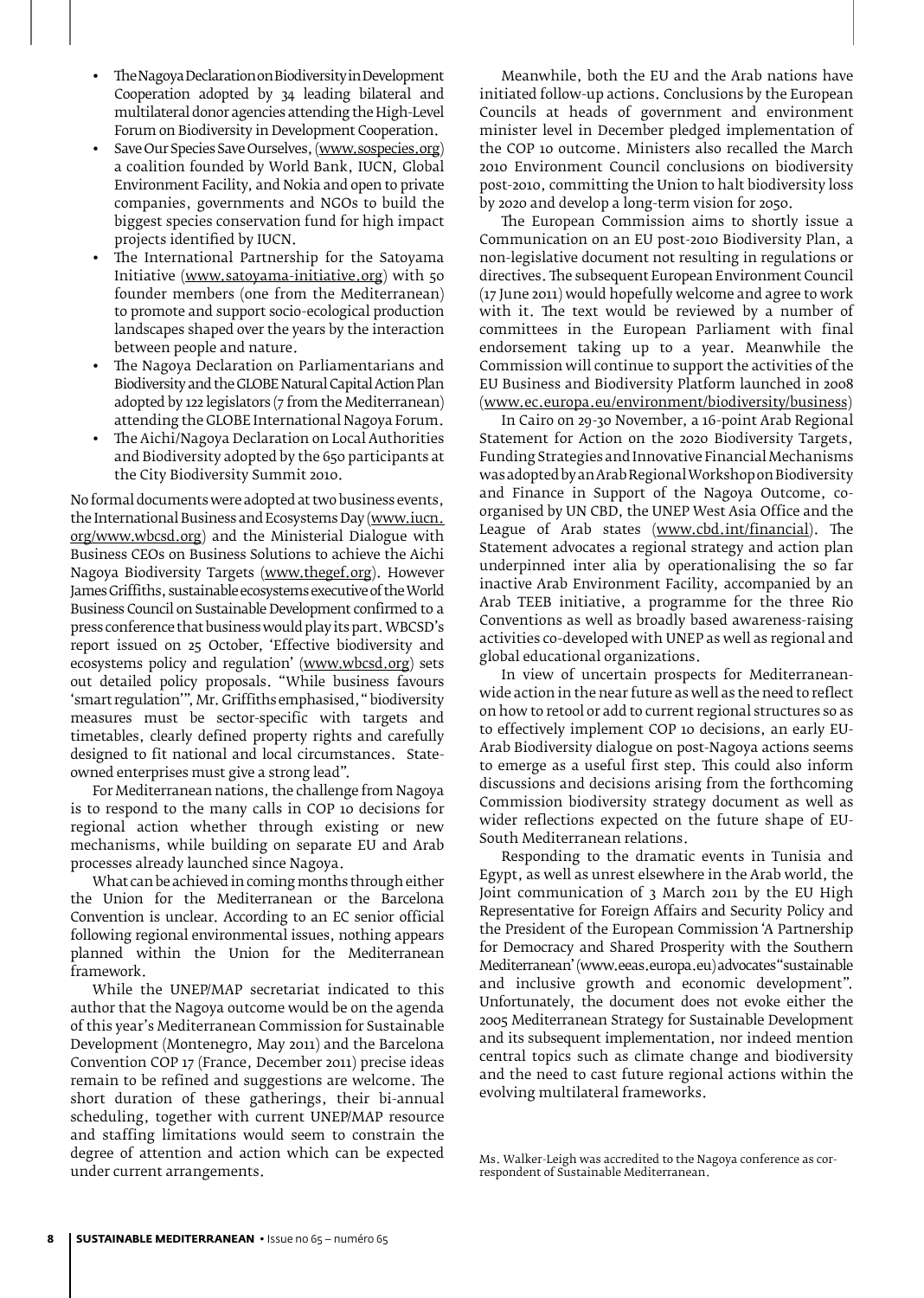## **A MEDITERRANEAN REPORT ON THE 16TH CONFERENCE OF PARTIES TO THE UN FRAMEWORK CONVENTION ON CLIMATE CHANGE (Cancun, Mexico 29 November to 10 December 2010)**

*by Vanya Walker-Leigh, MIO-ECSDE Senior Advisor*



OP 16 succeeded the 15<sup>th</sup> COP in Copenhagen held<br>
in December 2009 attended by over 120 heads of<br>
state and government, which had failed to adopt<br>
an agreement on a post-2012 climate change regime in<br>
accordance with the in December 2009 attended by over 120 heads of state and government, which had failed to adopt accordance with the guidelines of the Bali Road Map, adopted at COP 13 in Indonesia in December 2007.

In the acrimonious and chaotic last hours a three-page Copenhagen Accord, a list of generally worded agreements negotiated by a small closed group of leaders, was presented

to the final plenary on a "take it or leave it" basis, where delegates were given one hour to review the text. Due to the opposition of a small number of states, both regarding its content and the way it was produced, the Accord could not be adopted as a COP decision, due to the UN consensus rule. So far, 141 of the 194 UNFCCC parties support the Accord.

COP 16 was in contrast hailed as a success. However, its decisions were institutional and procedural, with the most challenging issues of binding emission reduction targets, especially the future of the UNFCCC's Kyoto Protocol, long-term maximum global temperature targets, financial flows, intellectual property rights relating to technology transfer shunted forward to COP 17 in Durban, South Africa (27 November to 9 December 2011).

**Thus COP 16 did not adopt a post-2012 agreement either, and this seems unlikely to happen at COP 17 either, according to comments and analyses already emerging in the few weeks after Cancun.**

However, the outcome served to re-establish confidence in the UNFCCC process, in contrast to the many post-Copenhagen comments and speculations that it should be replaced by other approaches (non-UN bilateral, sectoral, regional approaches). Negotiations will continue at the UNFCCC intersessionals (Bangkok in April, Bonn in June and other meetings may also be scheduled).

#### **Mediterranean Aspects**

#### **Level of representation**

The delegations led by ministers (who came for the High Level Segment during the last three days) were, according to the List of Participants, seven EU Mediterranean, three other European Mediterranean and four South Mediterranean.

The European Commissioner for Climate Action, Connie Hedeergard also attended the second week.

Speeches to the High-Level Segment *(very short and general, due to strict time limits)* were made by the heads of delegation of the following Mediterranean countries:

**EU**: Cyprus, France, Greece, Italy, Malta, Portugal, Slovenia, Spain

**Non-EU:** Albania, Bosnia and Herzegovina, Croatia, Monaco.

**South Mediterranean**: Algeria, Jordan, Lebanon, Libya, Morocco, Palestine, Syria, Turkey

**The Mediterranean Climate Change Initiative (MCCI)** launched in Athens on 22 October was only mentioned by Greece and Malta (passing reference).

Greece stated: "*Last month, eighteen Mediterranean Countries including parties from many groups represented here in these negotiations gathered in Athens and launched the Mediterranean Climate Change Initiative with the objective to address the challenges that lie ahead in our region. Understanding the added value of co-* *operation, these countries decided to seek and utilize additional avenues for common action against climate change in the Mediterranean, especially in view of the extraordinary increase in temperature and reduction in rainfall that all models predict there".*

A proposal that Mediterranean delegates should have an informal meeting during the COP to discuss the MCCI did not prosper.

Note: Mediterranean nations do not meet as a group during COPs. South Mediterranean states (apart from Israel) belong to the 131 developing countries group, G77. Within this group there are regional sub-groups, so North African nations belong to the African group, while Lebanon, Jordan, Syria and Turkey belong to the Asian Group. Turkey is also attached to the Western Europe and Other States Group, along with Israel. WEOG comprises most EU member states, as well as Canada, Australia and New Zealand.

#### **Country profiles**

All UNFCCC contracting parties must submit periodic national communication on national policies. These can be viewed and downloaded from www.unfccc.int. On the left hand sidebar click on *Documentation* and then on *National Reports*.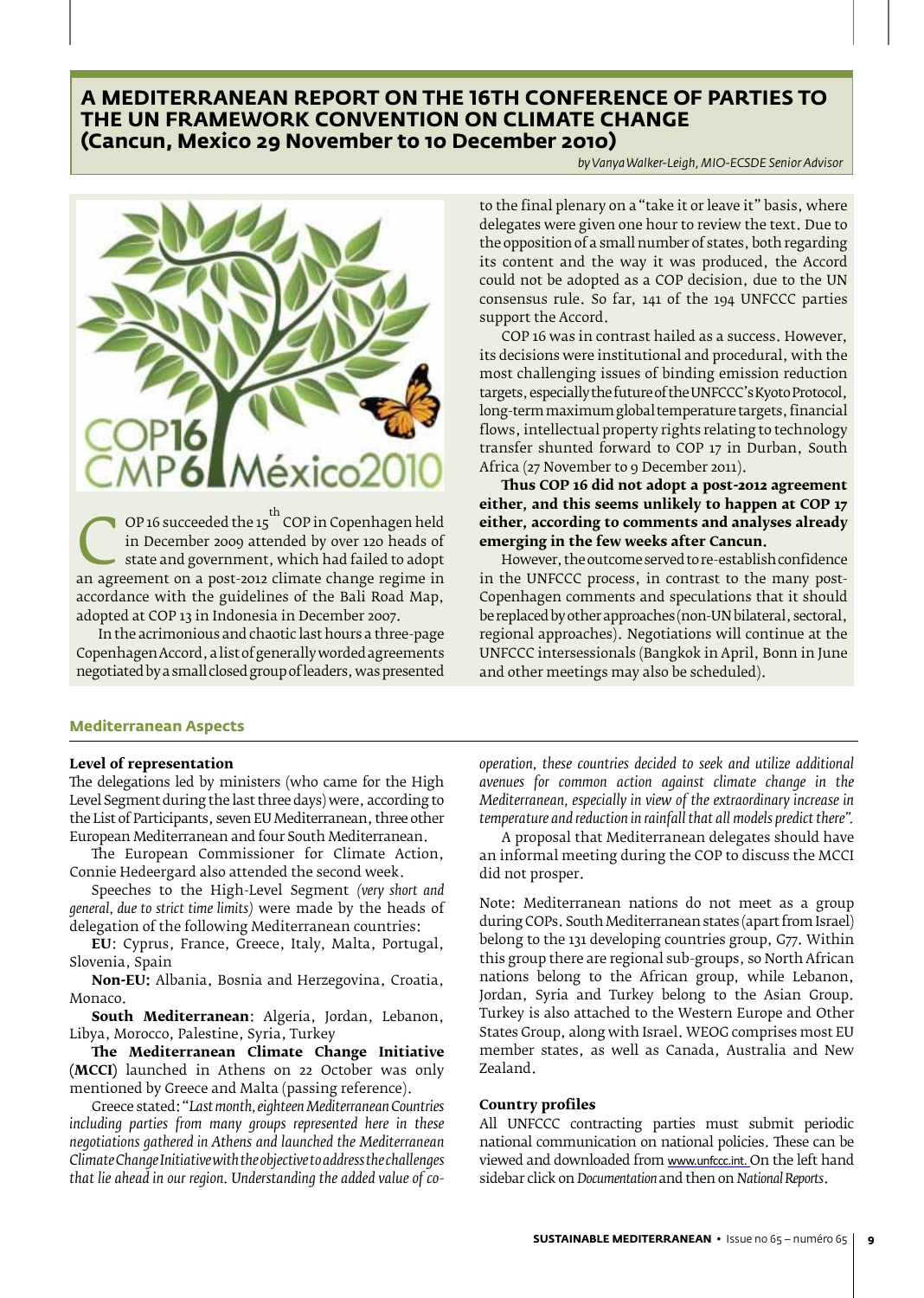## **NGOs**

According to the list of participants, MIO-ECSDE was the only Mediterranean-wide network present. Nature Trust Malta is a member of the 500-NGO global Climate Action Network International. (www.climatenetwork.org) which is extremely active both between and during COPs.

NGOs from Mediterranean nations (according to the List of Participants) were: France Nature et Environnement, Greenpeace France, Réseau Action Climat France, Centre de coopération internationale en recherche agronomique pour le développement, Legambiente, Greenpeace Spain, Turkey-Green Thought Association, Eurosolar Turkey.

## **Parallel events**

Key events included:

- Climate and Development Days (www.iisd.ca/ climate/cop16/dcd)
- Agriculture and Rural Development Day (http://www. agricultureday.org) - a 10-year research initiative was launched by the Consultative Group on International Agricultural Research (CGIAR) and the Earth System Science Partnership (ESSP). *www.ccafs.cgiar.org*
- Oceans Day (http://www.agricultureday.org)
- Global Business Day (www.iisd.ca/climate/cop16/bd/)<br>- World Climate Summit (business) (www.wclimate.com)
- World Climate Summit (business) (www.wclimate.com)
- Climate Change Communications Forum (www. pewclimate.org)
- Farmers' Forum (www.viacampesina.org)
- International Emissions Trading Association 'Climate challenges, business solutions' www.ieta.org

#### **EU/EC follow up**

The conclusions of the Environment Council (20 December) assessed the conference results as 'generally positive' but warned that "there is still a lot of work to do. There is an urgent need to reach an outcome in the UN framework by the end of next year; to this end, a clear EU strategy is needed". (www.consilium.europa.eu – press releases)

In her speech to the European Parliament on 14 December (http://europa.eu/rapid/pressReleasesAction.do?reference =SPEECH/10/755) Climate Action Commissioner Connie Hedeergard stated that "We have a long and challenging journey to make[...]. In Europe we will do whatever we can to continue to play this very constructive role. [...] We have our 2020 target and we have also initiated the discussion about how we could eventually increase our ambitions in the short term. [...] In the spring the Commission will present a strategy for completing the transition to a low-carbon economy by 2050. That strategy will also include a 2030 objective."

A Roadmap for moving to a competitive low carbon economy in 2050 was issued on 8 March: http://ec. europa.eu/clima/documentation/roadmap/docs/ com\_2011\_112\_en.pdf

During a seminar on 18 February about climate change, the Hungarian government presented:

The EU's position for COP 17 will be developed at

successive Environment and European Councils during the year, and reflected in EU statements made at the intersessional UNFCCC meetings (Bangkok, April; Bonn, June). Discussions will also be conducted at bilateral level during both Commissioner Hedeergard's official visits and at multiple diplomatic levels.

## **Arab region follow up**

The regional forum in Rabat, Morocco (3-5 November) of the Arab Climate Resilience Initiative (ACRI www. arabclimateinitiative.org) set up by UNDP's Regional Bureau for Arab States adopted a Framework for Action for Climate Change for the Arab Region. Future activities will include three programmatic areas (at present under elaboration):

- supporting institutional capacity to address the impacts of climate change
- supporting local approaches to climate change adaptation
- enhancing resilience in the three priority areas of: water and food security, sea level rise and coastal erosion and sustainable energy

In response to an email query a UNDP BRAS official stated that *'UNFCCC issues always come up in discussions around climate change, but that is not the focus of the initiative. Most certainly the eventual project team will be aware of the MCCI.'*

#### **Mediterranean follow-up**

The MCCI (www.medclimatechangeinitiative.org) is scheduled to meet as from 1 October 2011 in Turkey, preceded by a working group on mitigation and adaptation in Malta before 1 July.

UNEP/MAP secretariat indicates that COP 16 outcomes will be on the agenda of the Mediterranean Commission for Sustainable Development (30-31 May, Montenegro) but details of what will be discussed are pending. It will also be put on the agenda of the Barcelona Convention COP 16 (provisionally to take place in December 2011 in France). Should the latter dates be confirmed, they would either coincide with or occur immediately after COP 17.

The headline results of the four-year, 10 million Euro project Climate Change Impacts and Research: the Mediterranean Environment CIRCE (www.circeproject. eu) are due to be issued this year. Cherif Rahmani, the Algerian Minister for the Environment informed this representative that Algeria supported the convening of a ministerial-level meeting to discuss and implement CIRCE's recommendations.

No information is available from the Union for the Mediterranean secretariat about whether a regional meeting on climate change (or other environmental topics) is planned.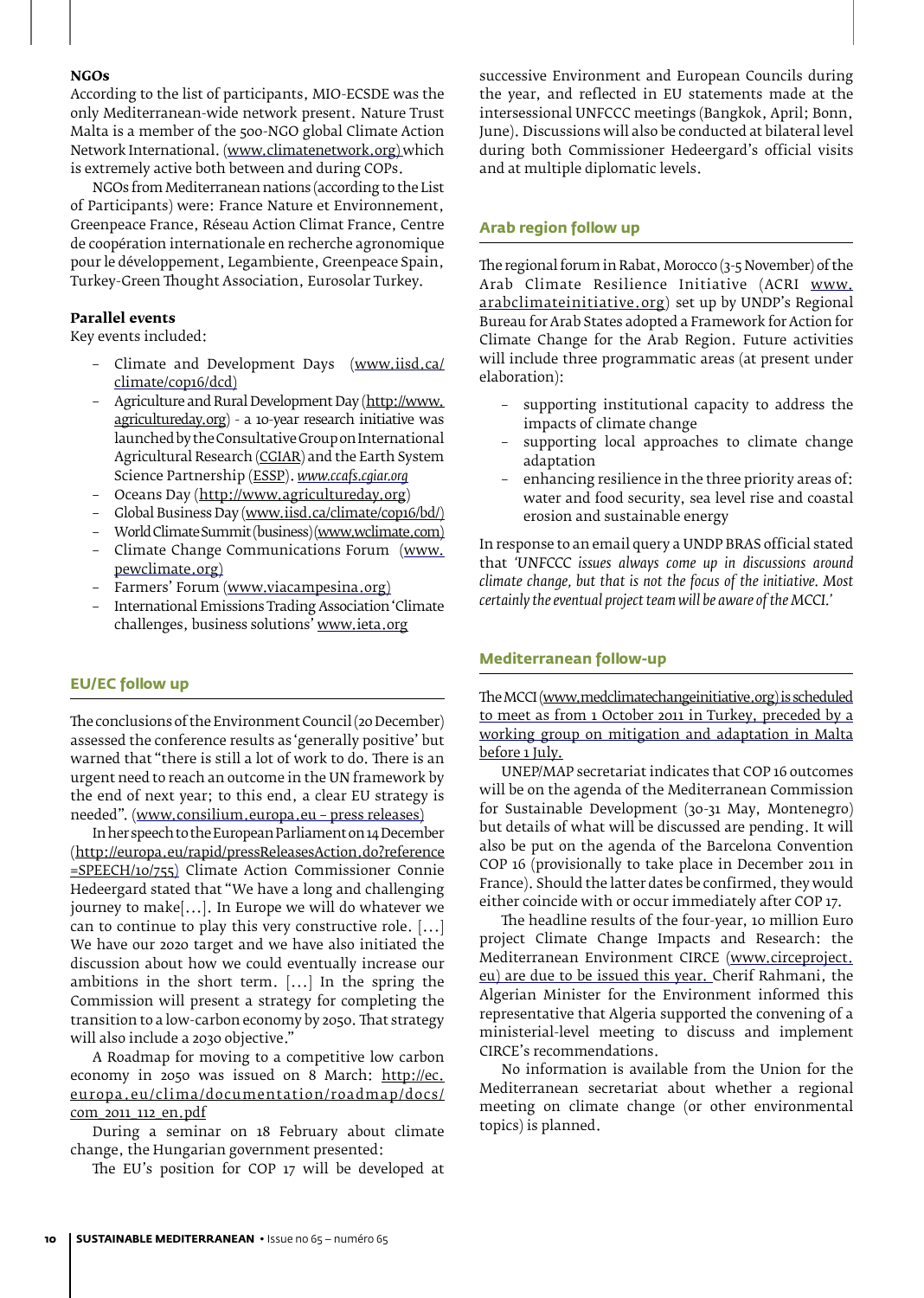## **Summary of key decisions adopted under the Cancun Agreements**

## **Background**

The Bali Road Map provided for two tracks:

- the continuation of the work of the Ad Hoc Working Group on further Commitments for Annex I parties under the Kyoto Protocol (KP) – AWG KP (set up in 2005) and propose any other related adjustments to the KP text. Such commitments could include the reduction of Greenhouse Gas Emissions by the developed nations, with the exclusion of the US that is not a KP party.
- Ad Hoc Working Group on Long-Term Co-operative Action under the Convention AWG LCA, *Topics covered under The Bali Action Plan being a shared long-term vision, mitigation, adaptation, finance and technology to be enshrined in an ' agreed outcome' – its exact legal nature.*

Both AWGs were supposed to generate agreed negotiating texts for adoption at the High-Level Segment in Copenhagen, something that did not happen. Agreed texts were not achieved either at COP 16, so the two working groups continue through 2011, and will submit reports to COP 17.

Developing nations made clear in Copenhagen and Cancun that the post-2012 international climate regime must include a second commitment period (CP2) of the Kyoto Protocol, providing for binding emissions reductions by the Annex 1 developed nations.

At COP 16, Russia and Japan publicly stated they would not enter into a CP2. Canada expressed the same position during the negotiations (although it did not include this in its minister's speech), advocating instead a new single legally binding agreement to cover topics of both AWGs.

Keeping the CP2 option open involved a huge fight. As stated by Commissioner Hedeergard in her 14 December statement: "*Finally, we managed to keep open the discussion about the Kyoto Protocol and a future legal outcome. I think that, if we had not had the prospect of having a second commitment period, it is very likely that the process would have been dead by now".*

## **Key decisions:**

AWG KP

- **– to register emission reduction pledges made by KP parties under the Copenhagen Agreement**  *(Note: contrary to the first commitment period, these are 'bottom up' proposals by each country, thus neither in the form of legally binding obligations nor a result of an agreed aggregate figure for all industrialised nations, accompanied by a schedule of individual agreed targets for each one).*
- **– AWG KP** *'should complete its work on the second commitment period as early as possible and in time to ensure that there is no gap between the first and second commitment period'*
- Even if the Kyoto Protocol contracting parties were to adopt a CP2 at COP 17, its entry into force on 1 January 2013 would require far speedier ratification by parliaments (i.e. one year) than that foreseen in Bali (three years).

**– need for '***a higher level of ambition, to reflect the recommendations of the 4th Assessment Report(AR4) of the Intergovernmental Panel on Climate Change*

(Note: The AR4 urged cuts of 25 to 40% below 1990 levels by 2020, placing the peak of global emissions in 2015 in order to have a 50/50 chance to limit the increase of global average temperature to +2 over pre-industrial levels. However current pledges would generate a reduction of only 11 to 16%, according to UN assessments and set the world on a course to  $+3-5$ ).

## AWG LCA

*Shared long-term vision*

– a +2C goal, but not supported by a peaking year or quantified emissions reduction long-term target for 2050 to achieve it.

(Note: Quoting scientific findings since the IPCC report (2007), the goal is opposed by nearly 112 developing nations, mainly small island and least developed states, as being too high to ensure their survival, who demand + 1.5)

– recognition of ''*the need to consider, in the context of the first review(...), strengthening the long-term global goal on the basis of the best available scientific knowledge, including in relation to a global average temperature rise of 1.5°C".*

#### *Mitigation*

- note taken of emission reductions pledged under the Copenhagen Accord by developed nations. This covers USA, although not a KP party. While President Obama pledged at COP 15 that the US would reduce emissions by 17% below 2005, about 3% below 1990, the House of Representatives failed to pass a bill in 2010. The Republican majority in the newly-elected House as from January 2011, is not expected to do so, whilst attacks are being mounted both in the Courts and within Congress on existing legislation enabling the US government to mandate emission cuts in certain industries;
- improved developed country reporting of emission reduction actions and financing of mitigation efforts by developing nations;
- developing nations to draw up Nationally Appropriate Mitigation Actions (NAMAs) supported by technology, finance and capacity building, to achieve a deviation from 'business as usual' emission levels by 2020;
- note taken of the  $(44)$  developing nations' pledges made under the Copenhagen Accord (*Med countries, Monaco, Israel, Jordan, Morocco, Tunisia);*
- internationally supported developing nation mitigation actions will be measured, reported and verified domestically and will be subject to international measurement, reporting and verification;
- domestically supported developing nation mitigation actions will be measured, reported and verified domestically in accordance with general guidelines to be developed under the Convention;
- developing nations' biennial reports subject to a process of international consultation and analysis;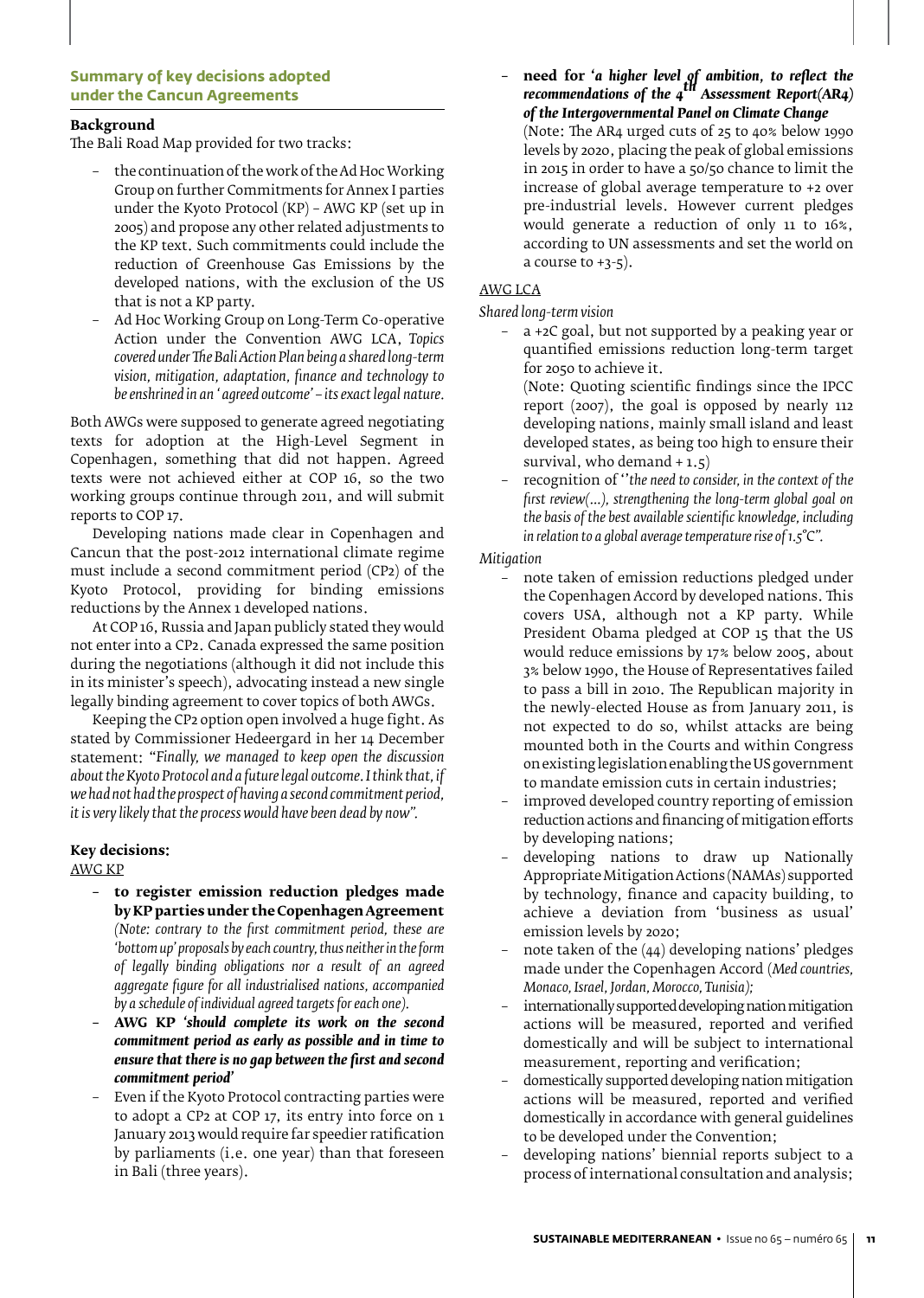(Note: This was as far as high emitting developing nations, China, India, South Africa, Brazil, etc. would go in the face of US demands that they must undertake legally binding emission reduction commitments – not spelt out in the Bali text).

- developing nations encouraged to develop national plans to reduce emissions from deforestation, forest degradation, to conserve and enhance forest carbon stocks, sustainably manage forests -with adequate and predictable support, AWG LCA to explore and report to COP 17 on financing options;
- COP 17 to consider market and non-market based mechanisms to support mitigation actions proposed by AWG LCA.

## *Adaptation*

- Establish The Cancun Adaptation Framework for action at all levels, with assistance to developing nations to draw up related national plans.
- An Adaptation Committee to promote coherent implementation of enhanced action. COP 17 is invited to adopt detailed rules on its composition, functioning etc.
- A work programme on loss and damage from climate change impacts in developing nations
- Strengthen and, where necessary, establish regional centres and networks, especially in developing countries.
- Establish or institute national-level adaptation arrangements.

#### *Finance*

– Collective commitment by developed countries to provide new and additional resources, during 2010-

2012, approaching \$30billion, ('fast start finance') balanced between mitigation and adaptation, the latter prioritised for the most vulnerable developing nations.

– Commitment by developed countries to a goal of mobilizing jointly \$100 billion per year by 2020 to address the needs of developing countries; from a wide variety of sources.

(Note: Both commitments made under the Copenhagen Accord)

– Establishment of a Green Climate Fund under UNFCCC for developing countries, to be designed by a Transitional Committee, with operating rules, legal framework etc proposed for adoption to COP 17.

## *Technology*

– Establishment of a Technology Mechanism under COP, to facilitate transfer for mitigation and adaptation, a Technology Executive Committee and a Climate Technology Centre and Network to facilitate a network of national, regional, sectoral and international technology networks, organizations and initiatives.

- Enhanced support to developing countries, strengthening of communication, education, public awareness.
- Legal options
- Discussion to continue about legal nature of Bali Action Plan 'agreed outcome'.

*Capacity building*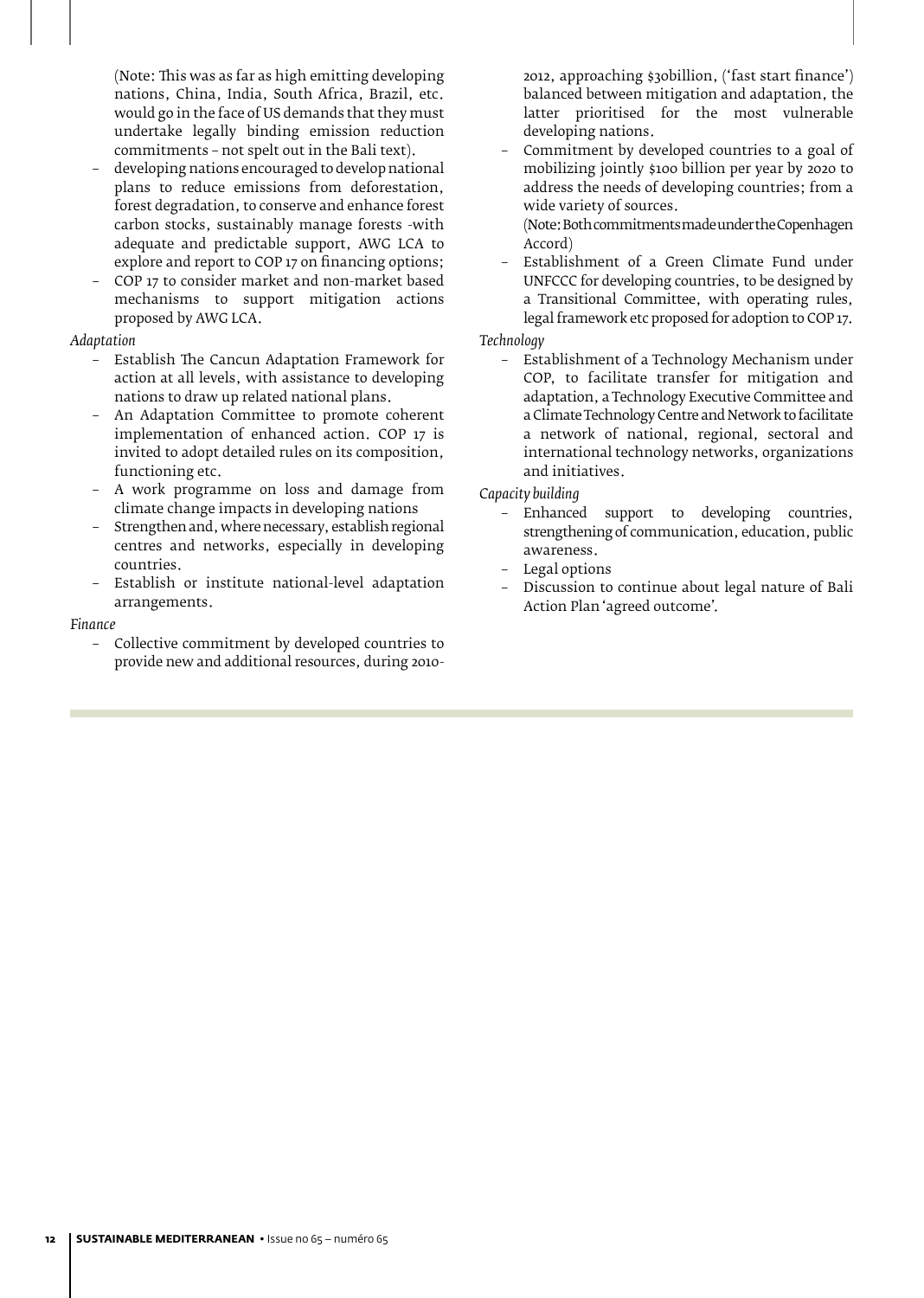# **"Natural Reserves: a wealth that should not be undervalued"**



**Organising NGO:** *Arab Office For Youth & Environment* **Country:** *Egypt* **Contact:** *aoye@link.net*

**Protected areas in Egypt cover more than 14% of the country's total area, made up of 27 natural reserves and ecosystems. These natural reserves comprise geological for-<br>mations cultural heritage and a wealth of biodiversi** country's total area, made up of 27 natural reserves and representing a variety of habitats and ecomations, cultural heritage and a wealth of biodiversity, shaping outstanding landscapes of breathtaking beauty.

Natural reserves represent a key tool used globally for the protection of natural resources and even serve as a barrier, in the face of the growing trend of humaninduced impacts. These preserved areas offer wonderful examples of natural habitats and provide protection and shelter to endangered species of plants and animals.

Within the framework of the Mediterranean Action Day 2010, **AOYE** decided to implement an awareness raising activity at the "Wadi Degla Reserve", an area characterized by remarkable resources in terms of plant and animal life. The valley is covered with a protective permanent plantation layer containing 64 kinds of plants. Deer have been recently recorded in this area as well as 20 kinds of reptiles that include Egyptian turtles, which are threatened with extinction. There are also 12 kinds of the eastern desert birds, in addition to migrating and visiting bird species in winter as well as the resident and visiting birds in summer.

The aim of this activity was to raise awareness on the importance of Egypt's natural reserves, which are irreplaceable and the moto encapsulating this scope was **"Natural Reserves... wealth should not be undervalued"**.

The main and specific objectives of the activity were to:

- Raise public awareness and spread the culture of environmental consciousness among school students and children as to the importance of their participation in conserving natural wealth.
- Contribute to the climate change mitigation efforts by planting trees or plants inside natural

reserves taking into consideration the unique ecosystems of each of the reserves.

- Educate school children on how to conserve the environment and protect it.
- Promote eco-tourism activities in one of the 27 natural reserves in Egypt.
- Encourage volunteerism among youth and children through their participation in clean-ups of natural reserves.
- Maintain the pristine status of natural reserves by encouraging the local population as well as visitors to reduce the disposal of waste in protected areas.
- Promote cooperation between local communities, government, NGOs and private sector to achieve sustainable development.

In the aforementioned framework, AOYE in cooperation with the Department of Protected Areas of the Egyptian Environmental Affairs Agency and the El-Maahed El-Aalmy Preparatory school organized a field trip to Wadi Degla Reserve.

Once the 43 participants arrived at the reserve and after walking in the desert for more than half an hour, the lecturers made presentations on topics related to natural reserves, the history and the importance of protecting them, etc. The presentations were followed by open discussions that focused on the negative impact of climate change and the ensuing threats to the ecosystem of the reserve. Afterwards, the students divided into groups and carried out the following activities:

- Identified the areas that needed to be cleaned-up and undertook clean-up activities;
- Gathered seedlings to plant flora, especially endangered, plus other types of trees, bearing in mind the unique and fragile ecosystem of the natural reserve;
- Designed a brochure with useful information on how to protect natural reserves;
- Developed the concept of a pilot campaign for protected areas.



*Photos of the educational/awareness raising activities implemented at Wadi Degla Rese*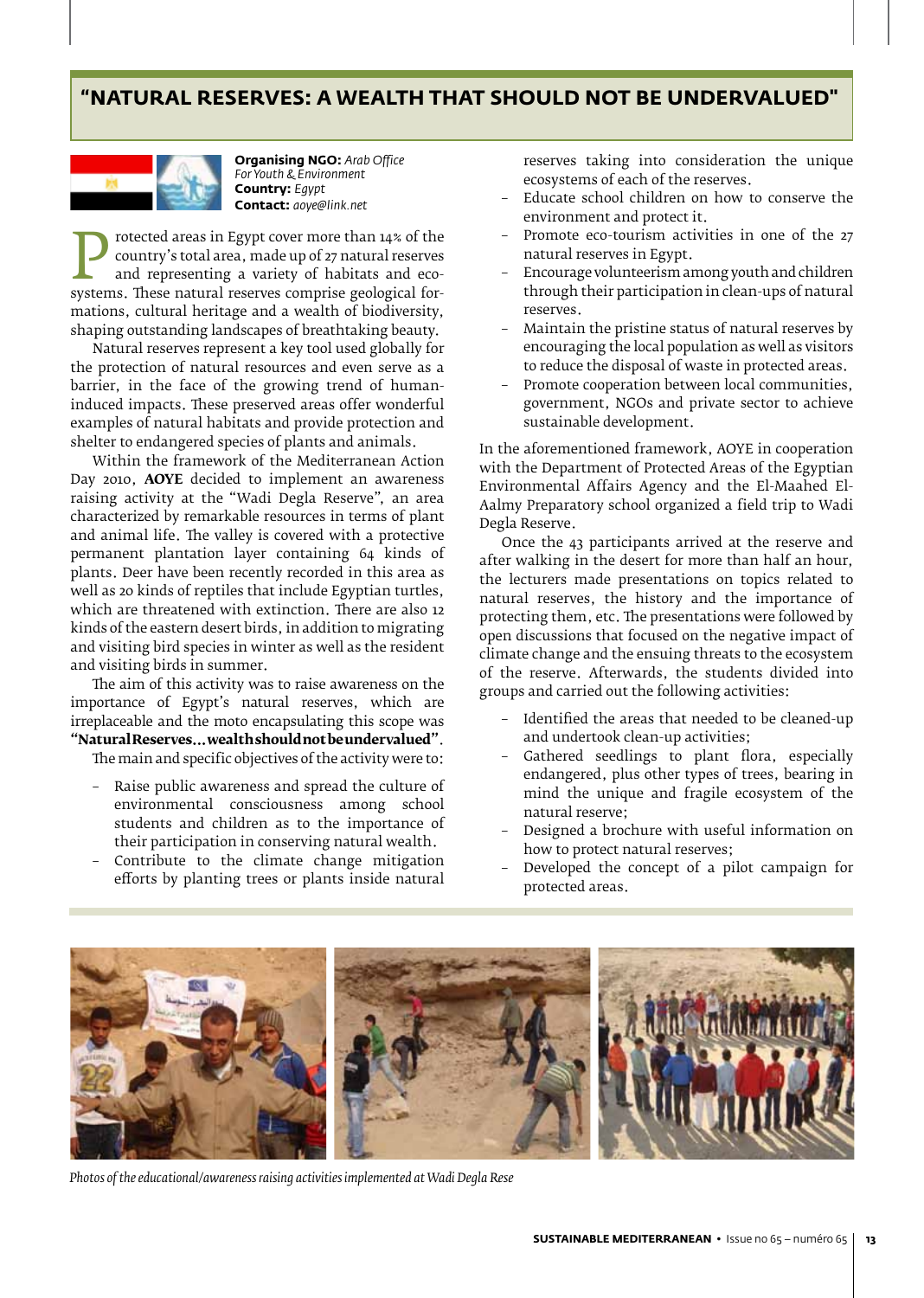# **"Sensibilisation des établissements scolaires pour la lutte contre les changements climatiques par la conservation de la biodiversité végétale locale"**



**Organising NGO:** *Association pour la Sauvegarde de la Médina de Gafsa* **Country:** *Tunisia* **Contact:** *asm.gafsa@planet.tn*

dus le cadre du *MAD 2010*, l'ASM Gafsa en par-<br>
tenariat avec MIO-ECSDE a lancé une action de<br>
les changements climatiques à travers la conservation de<br>
la biodiversité végétale locale dans l'école préparatoire tenariat avec MIO-ECSDE a lancé une action de renforcement des capacités pour la lutte contre la biodiversité végétale locale dans l'école préparatoire pilote dans la ville de Gafsa. Cette action a visé à démonter l'importance de la conservation des espèces végétales et particulièrement de ceux qui ont des spécificités très intéressantes en matière d'aptitude aux conditions climatiques sévères comme la sécheresse, l'élévation de la température, la dégradation de la qualité des sols et la résistance aux maladies.

## **Activités réalisées**

**Organisation de deux sessions de sensibilisation et d'information** en présence des 20 élèves du club d'environnement scolaire, de l'animatrice du club et du directeur de l'école. Ces sessions ont été l'occasion pour discuter les modalités de la gestion durable et dynamique des ressources naturelles en matière de biodiversité végétale locale, les modalités de la préservation des arbres et des plantes aromatiques et médicinales dans les espaces verts scolaires et la nécessité d'avoir de bonnes pratiques dans ce domaine pour les diffuser auprès de la famille et dans d'autres milieux pour s'inscrire dans une approche d'adaptation aux changements climatiques.



*Journées de sensibilisation avec les élèves du club d'environnement scolaire*

**Aménagement de l'espace vert scolaire pour engager par la suite les opérations de plantation des variétés locales dans le jardin scolaire ainsi que choix des espèces végétales locales, des arbres fruitiers, des plantes aromatiques et médicinales** qui sont adaptées à la région et qui représentent les spécificités et les richesses en matière de biodiversité de la région de Gafsa, à savoir:

l'Abricot, le Figuier , le Cerisier, le Prunier , le Palmier Dattier, l'Olivier , le Poirier , le Pêcher, le Grenadier, l'Oranger, le Citronnier, le Pommier, le Néflier de Japon, l'Armoise, le Verveine, le Romarin, la Menthe et le Géranium.

**Plantation de ces espèces végétales par les élèves assistés par l'animatrice du club scolaire de l' environnement et l'équipe de l'ASM Gafsa** dans le jardin scolaire.

**Organisation d'une réunion de restitution pour évaluer les actions réalisées dans le cadre du microprojet** qui a groupé les parties prenantes, a mis l'accent sur la nécessité de continuer les opérations d'entretien du jardin scolaire aménagé et la multiplication des variétés locales d'arbres fruitiers et des plantes aromatiques et médicinales. Les participants ont sollicité l'équipe de l'ASM Gafsa à mettre en œuvre dans cette école, un autre projet pour l'année scolaire prochaine 2010-2011 à savoir la mise en place d'un système d'irrigation goutte à goutte et un système de collecte des eaux perdues des lavabos et des eaux pluviales.

**Réalisation des panneaux de signalisation à l'école sur le thème environnemental choisi, groupant les principales ressources phytogénétiques de la région de Gafsa**, afin de sensibiliser les élèves sur la richesse en matière de biodiversité végétale locale.

**Contrôle des plantations** par le club d'environnement scolaire et l'équipe de l'ASM Gafsa.

**Préparation et réalisation du CD interactif environnemental**, qui a servi comme matériel didactique et pédagogique pour les élèves, contenant toute la documentation nécessaire pour aider les élèves à contribuer dans leur milieu scolaire et universitaire de lutter contre le changement climatique par la conservation de la biodiversité locale. Les élèves ont pu également être formés sur les modalités de création d'un tel support en partant d'un ensemble de documentation diverse électronique ayant différentes thématiques.

## **Les résultats de cette action**

Cette expérience a pu montrer que les élèves sont toujours aptes à s'adhérer parfaitement dans une action environnementale dans leur milieu scolaire. La création d'un jardin de biodiversité locale a permis une formation par apprentissage à ces bénéficiaires et a été l'occasion d'avoir un sentiment d'appartenance de ces élèves par rapport à leur école. Les élèves ainsi que les instituteurs sont sensibilisés, formés et impliqués pour la préservation dynamique de la biodiversité végétale locale pour la lutte contre les changements climatiques dans leurs écoles. Cette action a porté essentiellement, au niveau scolaire, par la multiplication des espèces végétales locales et leur reproduction dans d'autres établissements scolaires.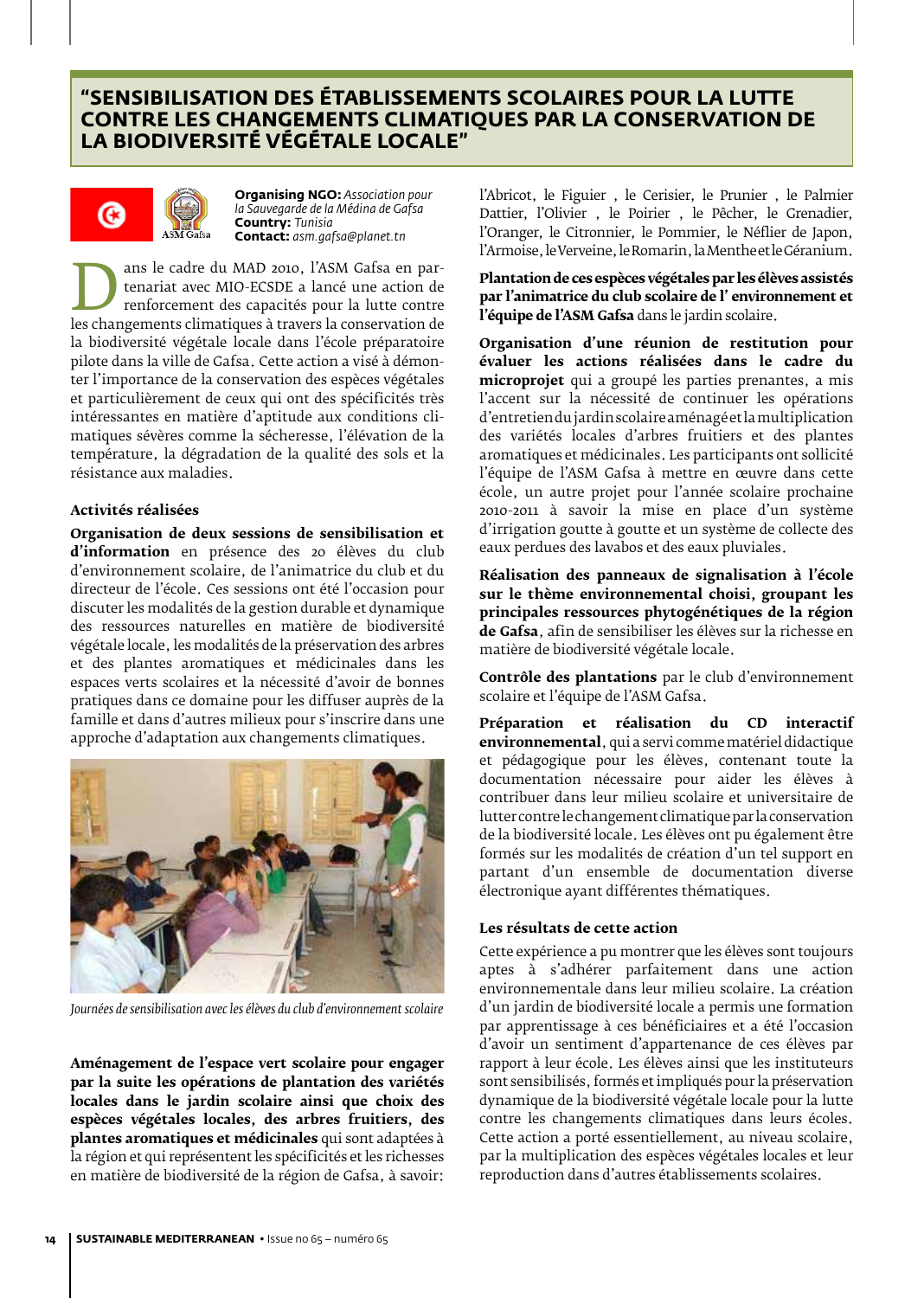## **"Biodiversity and Cultural Heritage"**



**Organising NGO:** *Balady Port Said Society for protection of the environment and consumer* **Country:** *Egypt* **Contact:** *zemo3000@yahoo.com*

**Example 19 Action Day 2010 dedicated to Biodiversity, the Balady Port Said Society for protection of the environment and consumer** organized an awareness raising event on "Biodiversity and Cultural Heritage" Action Day 2010 dedicated to Biodiversity, the **Balady Port Said Society for protection of the**  raising event on "Biodiversity and Cultural Heritage".

The event targeted school and university students, teachers, NGOs, governmental organizations and decision makers and aimed at raising awareness on the threats posed on the natural resources of Port Said and on the ways to address them. The event used Ashtoum El-Gamil National Park as a case study.

The event, which took place on the 26<sup>th</sup> of December 2010, was successfully attended by fifty (50) participants. The two presentations of the event, made by Dr. Ahmed M. Abdel-Azeem and Mr. Hany Ageba focused on the

wealth of biodiversity and cultural heritage of Port Said, highlighting the critical inter-linkages between them, as well as the necessity for actions that should be undertaken at national level to protect them.

A discussion among the attendees followed and the final conclusion and key message to be further disseminated referred to the urgent need for Egyptians to realize that immediate action that should be undertaken in order to reduce the hazardous impacts on the Manzala Lake, as well as the Mediterranean Sea. In addition, the participants called for a strengthened enforcement of the existing national environmental legislation and decided to create a group in Port Said with the task to raise awareness on biodiversity and cultural heritage related issues.

In addition to the aforementioned event, Balady Port Said Society's further efforts to raise awareness were supported by a 2011 calendar (printed in 2000 copies), which included major international environmental events and was decorated with photos demonstrating the natural wealth of Port Said.



*Manzala Lake After Sunrise - Egypt*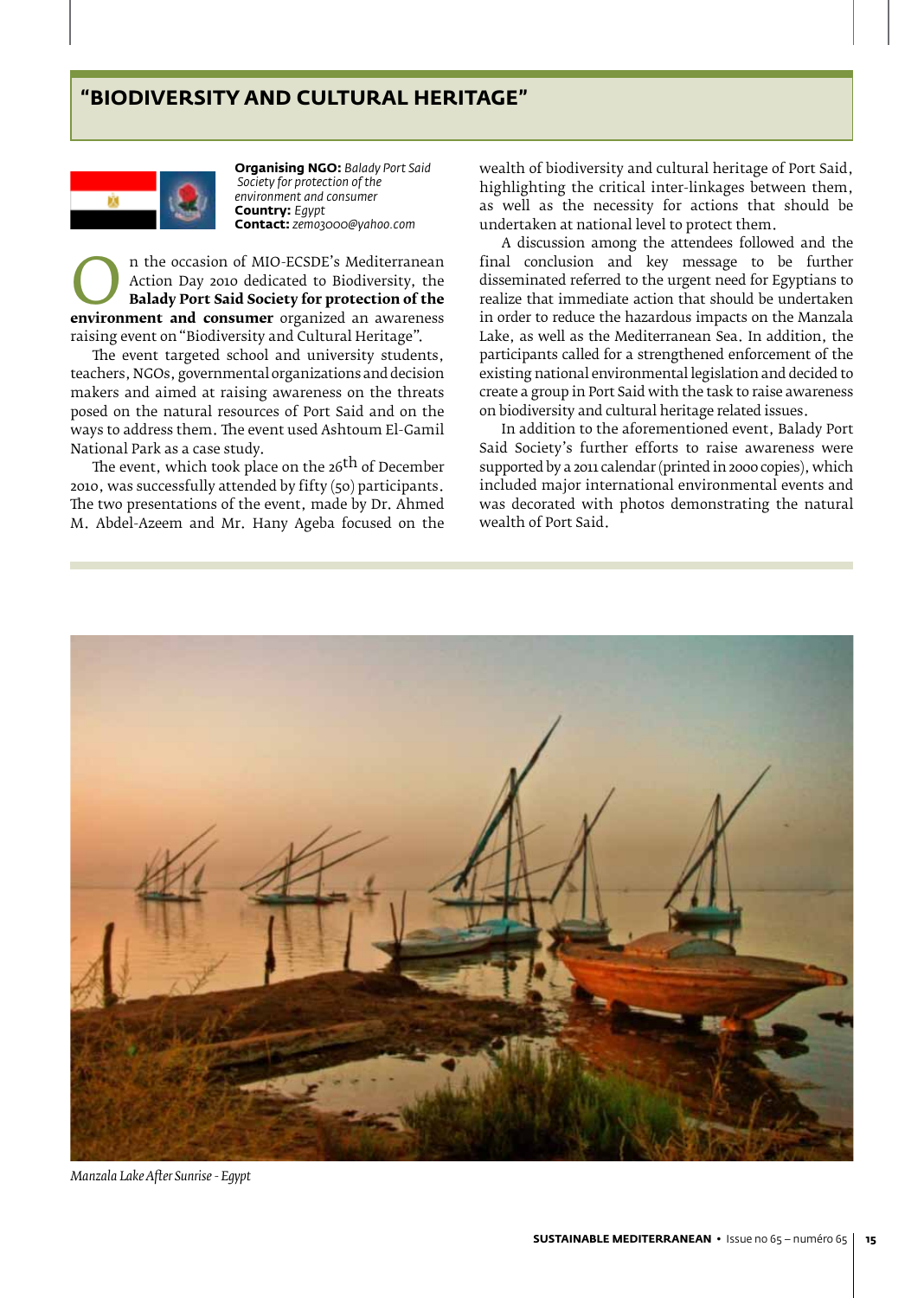# **"Green your mind - make the change"**



**Organising NGO:** *BIOSFERA* **Country:** *Former Yugoslav Republic*  **Contact:** *biosfera@t-home.mk*

MIO-ECSDE, implemented successfully its activities within the MAD 2010 framework, demonstrating exceptional ardour and commitment to push the borders of thinking at local and national level and pro-MIO-ECSDE, implemented successfully its activities within the MAD 2010 framework, demonstrating exceptional ardour and commitment to push the borders of thinking at local and national level, and provoke/promote the necessary actions that should be undertaken, including participation in relevant global efforts, towards conserving the biodiversity of our planet.

The implemented activities were divided into three lines of action, which complemented each other and ensured synergies in terms of media coverage and public participation. The main aim of these activities was to raise awareness on biodiversity as a crucial natural asset and encourage people to commit themselves towards the conservation of biodiversity through various types of actions. It should be highlighted that for the first time elementary and high school students were one of the main target groups.

Some of the highlights of BIOSFERA's MAD 2010 activities were:

- A Public awareness raising campaignthat involved directly or indirectly more than 700 elementary school students and 200 high school students;
- A Drawing competition and exhibition held in cooperation with the National Museum, at the art gallery "Magaza". The exhibition attracted more than 700 visitors and was covered by local media.
- A Poetry competition, with more than 127 entries.



*Ms. Emilia Ristevska Stefanovska (High School teacher and member of BIOSFERA) opening the public debate*

It was an excellent opportunity to motivate school students to think without borders and express themselves on the issue of biodiversity protection in the Mediterranean, as well as the implications of climate change.

– The dissemination of hand-made Christmas and New Year postcards with the message: GREEN YOUR MIND – MAKE THE CHANGE (Our Green Agenda for the Climate Change and Biodiversity Protection in the Mediterranean). This action was implemented in cooperation with the elementary school "St. Kliment Ohridski" in Bitola. The workshop took place on the 24<sup>th</sup> of December 2010.

| Line of action                                 | <b>Activities</b>                                                                                                                                                                                                                                                                                                                                                                                                                                                                                                   |
|------------------------------------------------|---------------------------------------------------------------------------------------------------------------------------------------------------------------------------------------------------------------------------------------------------------------------------------------------------------------------------------------------------------------------------------------------------------------------------------------------------------------------------------------------------------------------|
| Public awareness raising<br>campaign           | Open public debate: Why it is important to have a Mediterranean Green Agenda<br>for climate change and the protection of biodiversity.<br>Letter campaign: sending THE GREEN LETTER to official institutions calling for<br>$\bullet$<br>the protection of the environment and nature, adaptation and mitigation<br>measures to address climate change and support for all relevant international<br>conventions.<br>On line petition.<br>Use of the Social networks (Facebook) to promote MEDITERANNEAN ACTION DAY |
| Art work and promotion                         | Drawing competition and exhibition.<br>Poetry competition.                                                                                                                                                                                                                                                                                                                                                                                                                                                          |
| Actions to link people<br>and create a network | Green your future - Plant trees on Tree Action Day: Biosfera members joined the<br>campaign Tree Action Day with the aim to promote the protection of forests.<br>Mediterranean forests suffer mostly from fires due to increased temperatures<br>from climate change impacts.<br>Dissemination of hand-made Christmas and New Year postcards with the<br>message: GREEN YOUR MIND - MAKE THE CHANGE (Our Green Agenda for the<br>Climate Change and Biodiversity Protection in the Mediterranean).                 |

#### **Overview of BIOSFERA's activities within the framework of MAD 2010**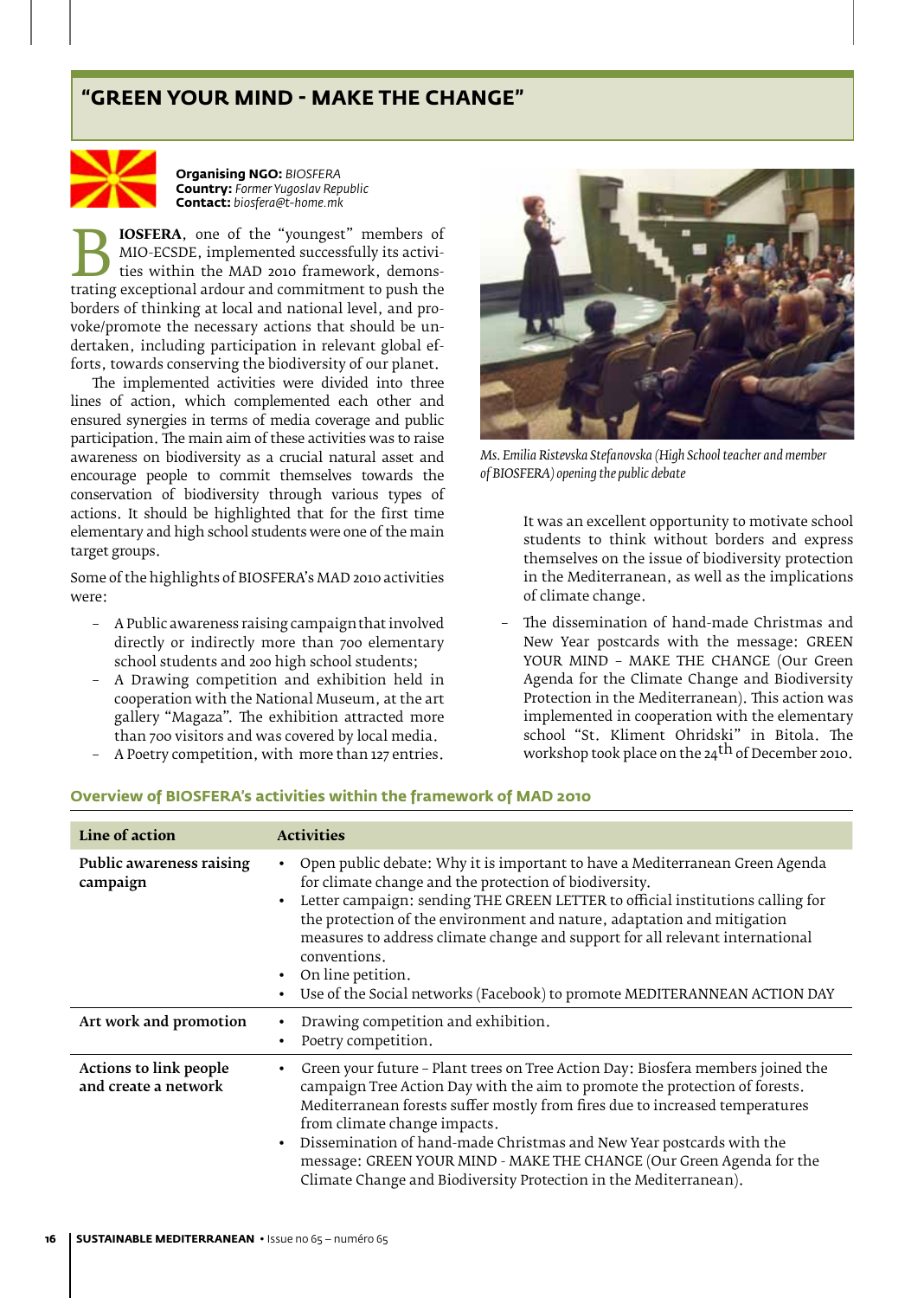One of the very interesting outcomes of the aforementioned events was the enthusiasm expressed by



*President of BIOSFERA, Mr. Neshad Azemovski, awarding one of the artists of the completion.*

the Municipality of Bitola to support in every possible way, including financially, the activities planned for next year.



*BIOSFERA members participating in the Balkan Tree Action Day*

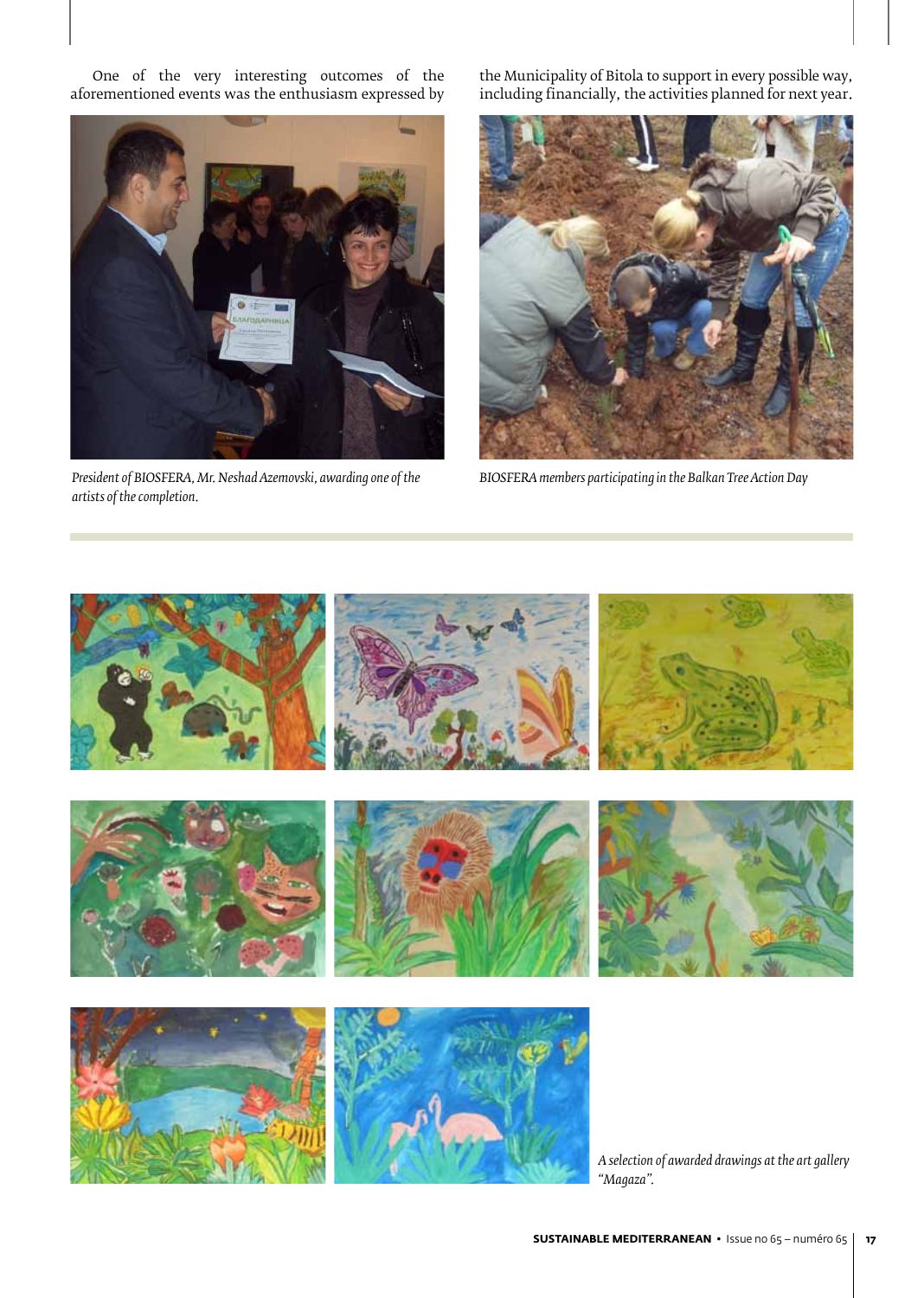## **"Les Changements Climatiques et leurs impacts sur la Biodiversité"**



**Organising NGO:** *CMED* **Country:** *Morrocco* **Contact:** *cmepe2000@yahoo.fr*

The cadre de la célébration du Mediterranean<br> **de l'Environnement et du Développement**<br>
(CMED Section Ouezzane) a organisé une activité environ-<br>
nementale sous le thème: « Les Changements Climatiques Action Day pour l'année 2010, le **Club Marocain de l'Environnement et du Développement** nementale sous le thème: « Les Changements Climatiques et leurs impacts sur la Biodiversité». Le CMED s'est entouré des partenaires tels que la Maison des Jeunes d'Ouazzane, le Conseil municipal, la délégation de l'Education Nationale de Ouazzane pour mener à bien ce projet.

L'ouverture officielle s'est déroulée dans la grande salle de la Maison des Jeunes. Monsieur le Président du Club Marocain de l'Environnement et du Développement de la section d'Ouazzane a ouvert ce séminaire par un mot de bienvenue destiné à l'assistance, aux responsables de la délégation du Ministère de l'éducation Nationale de la ville d' Ouezzane, aux membres du Bureau National du CMED et au MIO-ECSDE et il a présenté le contexte de l'organisation du MAD 2010 (les objectifs, le rôle du MIO et de l'UE tandis que leur appui organisationnel et financier).

Cette cérémonie d'ouverture s'est poursuivie par une allocution présentée au nom du Bureau National du CMED par Monsieur le vice-président du Club Marocain de l'Environnement et du Développement, qui a remercié les membres du Club de la section d'Ouezzane, ainsi que l'ensemble des participants à ce séminaire.

L'après-midi a été consacré aux exposés scientifiques et à la présentation des réalisations artistiques des élèves (expressions artistiques concernant la protection de l'

environnement et la biodiversité). Dr. Jamal Dine Mohammed s'est concentré sur l'importance du rôle de l'éducation et des médias dans la préservation de la biodiversité.

Monsieur Abdellah Rifai a traité le sujet de l'impact des changements climatique sur l'état de la biodiversité au Maroc et Monsieur Hamza El Ouedghiri, représentant du comité de communication dans la délégation régionale de la ville d'Ouazzane, a donné un aperçu sur la campagne nationale pour la collecte des sacs en plastique. Ensuite, le Professeur Mohamed Ftouhi, Président du CMED, a fait une intervention qui a mis l'accent sur l'intérêt et les différents rôles de la biodiversité; environnemental, économique et social. Il a souligné également l'impact des changements climatiques sur l'état de la biodiversité en insistant sur les différentes mesures de sa préservation. Par ailleurs, un atelier d'art plastique a été animé par l'artiste Kamal Didane et il a été marqué par l'exposition et la présentation des créations artistiques des élèves du lycée Moulay Abdallah Cherif ainsi que celle des adhérents du club (Expressions artistiques des élèves concernant la protection de l'environnement et la biodiversité). Une pièce théâtrale a été présentée par des jeunes lycéens portant sur le thème de l'utilisation des sacs en plastiques.

La journée s'est marquée par rendre hommage au Président et membres du Bureau National du CMED. Enfin, le Président, au nom des participants a remercié l'ensemble des instances qui ont contribué à la réussite de la journée du MAD 2010: le MIO-ECSDE, l'Union Européenne, la Délégation du Ministère de l'éducation Nationale Ouezzane, les intervenants, la section du CMED Ouezzane et l'ensemble de l'assistance.



*La délégation du Club Marocain de l'Environnement et du Développement de Rabat, ainsi une partie de lors de l'assistance.*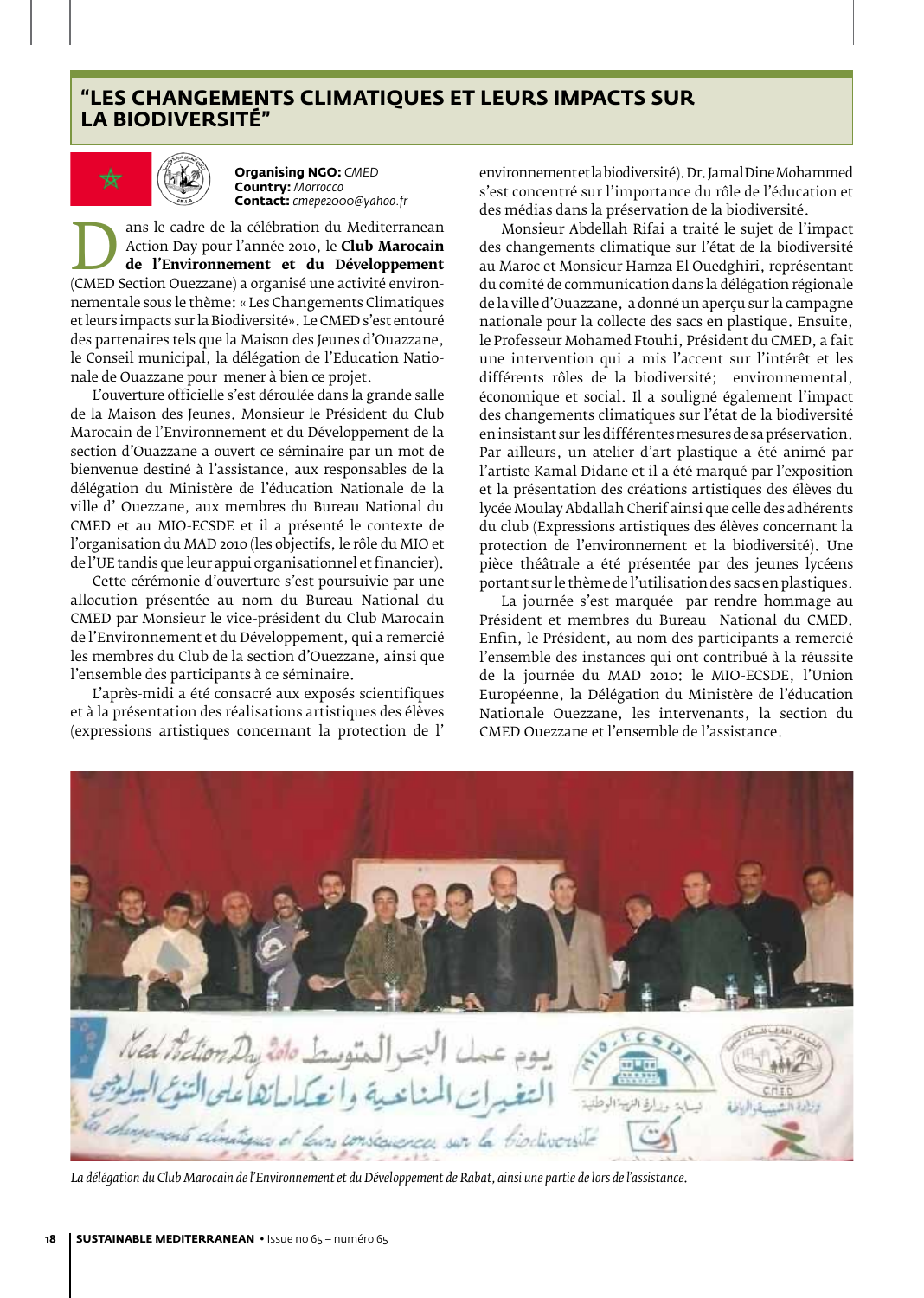## **"Awareness raising on the role of biodiversity in Vrbje pond"**



**Organising NGO:** *Society for bird research and nature protection (DPPVN)* **Country:** *Slovenia* **Contact:** *milan.vogrin@guest.arnes.si*

by intensive agricultural activities mostly for<br>the cultivation of hops. Very few places still preserve<br>their natural assets and one of them is the pond Vrbje and<br>the area near the town Žalec. The pond covers 12.5 bectares ized by intensive agricultural activities mostly for the cultivation of hops. Very few places still preserve the area near the town Žalec. The pond covers 13.5 hectares of land and generates its water source from the Savinja river, through the Struga and the Podvin-Žalec canal which was created to propel water mills and saws in the past.

In the area around the pond covering less than 50 ha, high concentrations of biodiversity occur. The pond itself provides shelter to different species of animals, among them birds, amphibians, reptiles, dragonflies and plants. This shelter is of outmost importance for some species, not only at local or regional level but at national level, too. Unfortunately, the area is under constant threat, mainly due to agricultural and fishing activities, as well as low water levels, probably caused by climate change.

In the past few years, **DPPVN** has carried out a number of activities in this area, such as field studies, research work and awareness raising through the development of appropriate materials with the support of the local community. This year, DPPPVN within the framework of MAD 2010 has developed and distributed promotional material around the area of the pond, aiming to draw public attention to the value of the area's biodiversity and the need to conserve it, as well as to the opportunities derived from its conservation and sustainable use. The promotional material is developed in the form of a set (the second of a series) of three postcards with photos of endangered and rare fauna, as well as flora. The Grass Snake *Natrix natrix*, the typical and the most common snake of the pond, the Yellow Iris *Iris pseudacorus,* typical plant for the marsh region of the pond and the pond itself together with the bird watching tower are presented. The postcards, available in English and Slovene, were printed in 1.000 copies each and distributed to students during school field trips in the area, as part of DPPVN's ESD activities, and to visitors.



*Pond Vrbje and the bird watching tower Iris pseudacorus*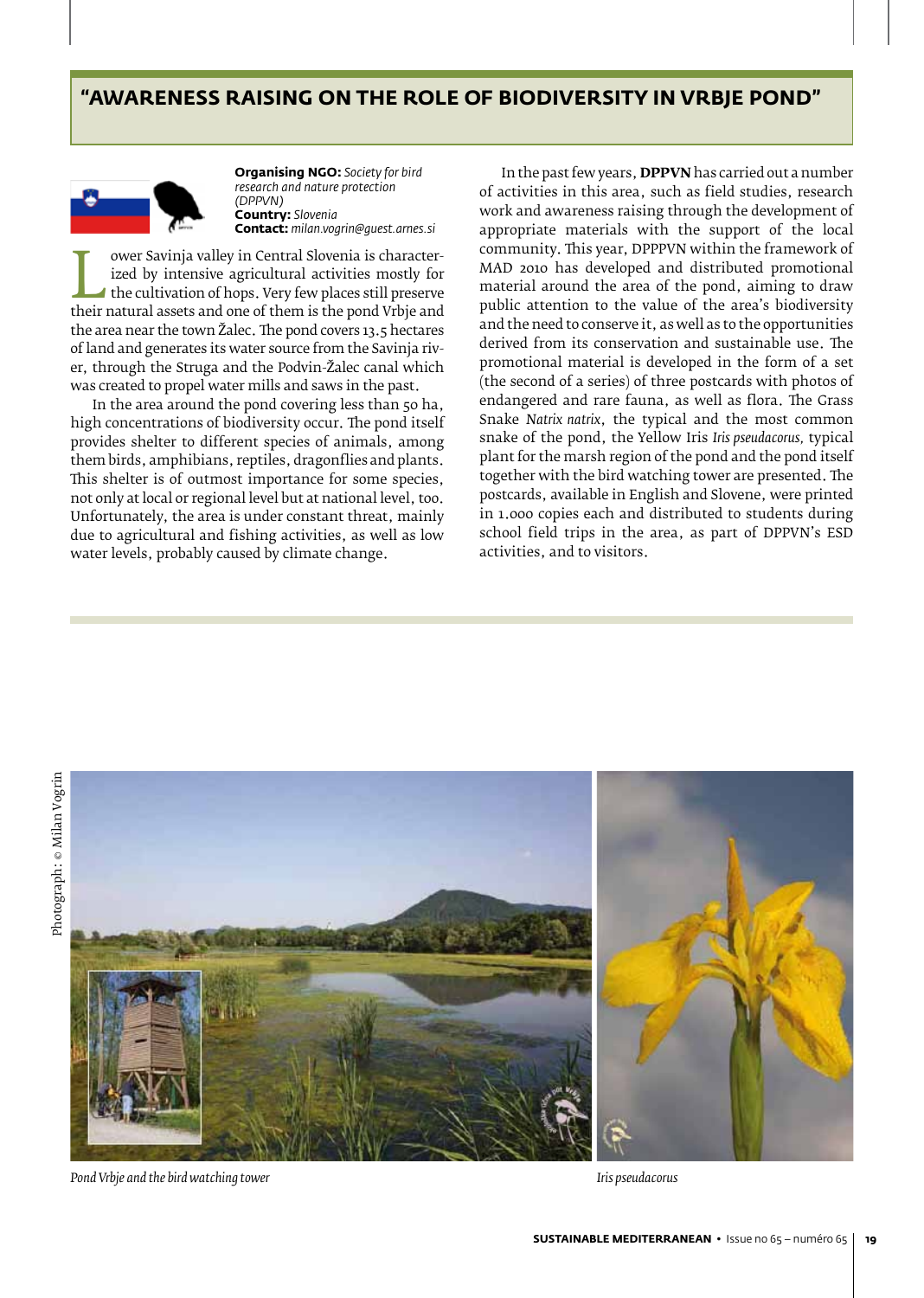# **"IL MONDO È BELLO PERCHÈ È VARIO"**



**Organising NGO:** *Istituto per l'Ambiente e l'Educazione Scholé Futuro* **Country:** *Italy* **Contact:** *segreteria@schole.it*

Action Day 2010, the **Istituto per l'Ambi-**<br>
ente e l'Educazione Scholé Futuro ONLUS<br>
and the magazine ".eco, l'educazione sostenibile» organ-<br>
ized an awareness raising campaign aiming to inform Action Day 2010, the **Istituto per l**' **Ambiente e l**' **Educazione Scholé Futuro ONLUS** ized an awareness raising campaign aiming to inform and sensitize the public on biodiversity related issues.

The objective of the campaign was to stress the value of biodiversity, as well as the risks related to biodiversity loss and the implications of such loss in our daily lives. Specifically, it focused on the direct or indirect links between climate change and biodiversity loss. Information and communication is considered to be the key in engaging people and making them aware of the role they can play in slowing and preventing biodiversity loss.

The campaign started towards the end of 2010, which was also the International Year of Biodiversity, with the aim to make it an ongoing effort.

The main channels/tools developed and/or used to reach out to the wider public were a website, informative emails sent out to a wide mailing list and social networks, such as Facebook. In addition, SCHOLE published articles on the

theme of 'biodiversity and climate change in the Mediterranean area' on the website www.educazionesostenibile.it, in the blog http://blog.schole.it and on the WEEC website www.environmental-education.org. The publication "Eight years of biodiversity on the pages of .eco", a collection articles that have been published since 2002 on the magazine ".eco, l'educazione sostenibile" was also made available for free download on the website. A card with information on the immense value of biodiversity was developed and uploaded on the website and a newsletter was sent to the ".eco" and WEEC database, in English and Italian, to a list of 40.000 Italian and 45.000 International contacts.

Thanks to Facebook, the communication was not just one way but the public was given the opportunity to interact and exchange views with each other and with l'Istituto per l'Ambiente e l'Educazione Scholé Futuro, thus ensuring the actual engagement of people.

In conclusion, the communication campaign was very successful sending out a clear message about the urgent need for action, highlighting how the loss of any link in the chain of life, however insignificant it may appear, can disturb the whole balance of nature. It is estimated that approximately 150.000 people took part in the 2010 Mediterranean Action Day activities, which are still running.



*Promotional cards with information on the great value of biodiversity.*

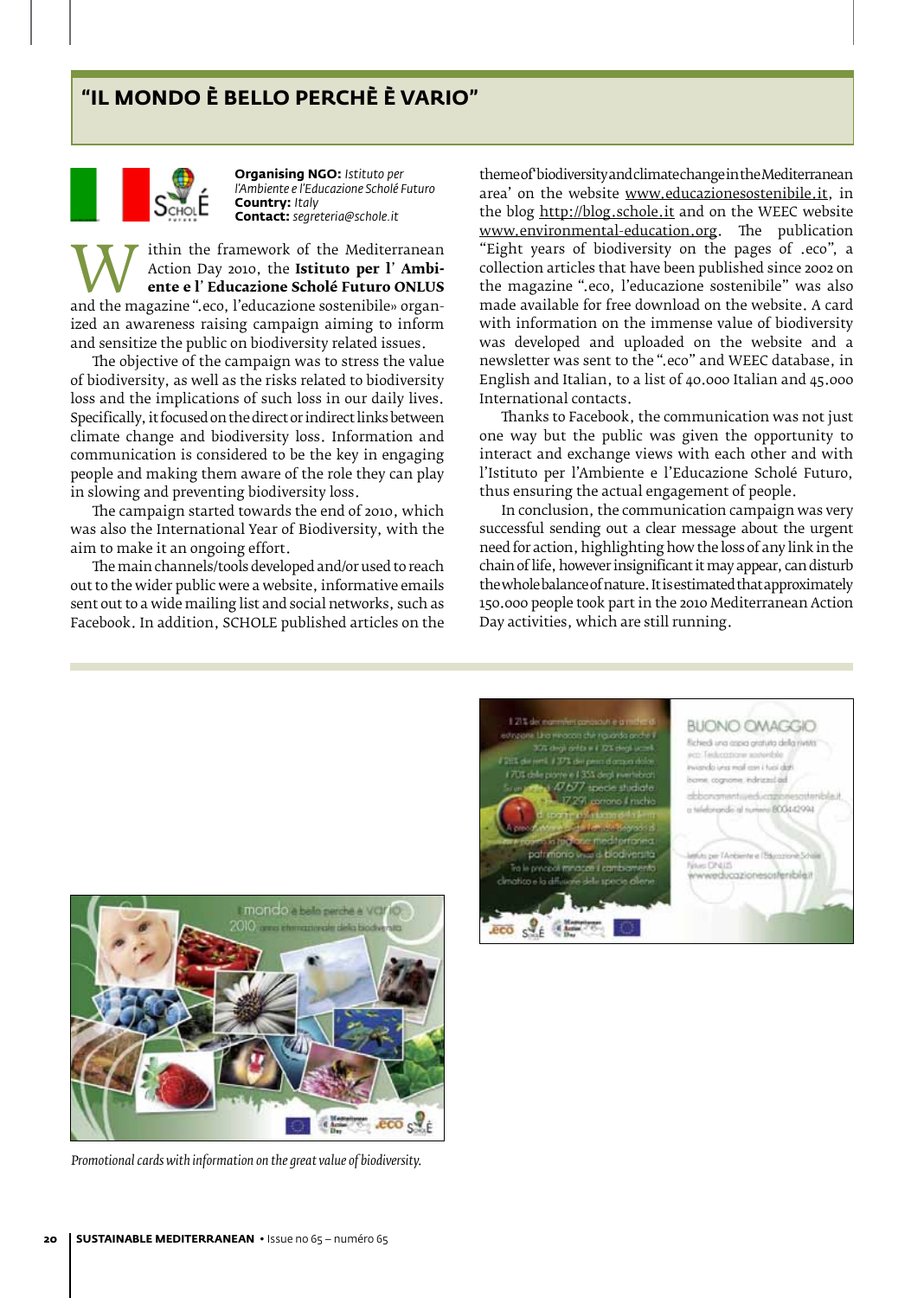# **"The effect of climate change on Dead Sea biodiversity the Dead Sea Is Dying"**



**Organising NGO:** *Jordan Environment Society* **Country:** *Jordan* **Contact:** *jes@jes.org.jo*

the Dead sea is a salt lake bordering with Jordan to the east. Its surface and shores are 422 meters (1,385 ft) below sea level, the lowest elevation on the Earth's surface on dry land. The Dead Sea is 378 m (1,240 ft) dee to the east. Its surface and shores are 422 meters (1,385 ft) below sea level, the lowest elevation on (1,240 ft) deep, the deepest hyper saline lake in the world. It is also one of the world's saltiest bodies of water, with 33.7% salinity.

In the framework of the MIO-ECSDE Mediterranean Action Day activities of 2010 the **Jordan Environment Society** organized an awareness raising campaign to highlight the impact of climate change on the biodiversity of the Dead Sea or the «Salt Sea», which is rapidly drying up, resulting in the creation of sinkholes. As the Dead Sea recedes, fresh water comes to the dried-up areas in the form of rain, runoff and underground streams. The fresh water soaks into the ground, dissolving the salts that had been deposited there, while opening up great underground caves. If immediate actions are not undertaken the sea is expected to shrink and lose another third of its area over the next century.



The campaign was built around the slogan «The Dead Sea Is Dying» and was launched in the area of Ghour Haditheh, Dead Sea on 11th December, 2010.



The highlight of the campaign was a clean-up and awareness raising event targeted to school and university students as well as the wider public. However, specific focus was given to students. The event was covered by local media and was promoted via JES's newsletter, website and facebook page. Promotional materials were also developed such as t-shirts, caps, brochures, roll-up stands and posters.

The event was attended by 85 participants from the cities of Amman and Karak and included a field visit to the Jordanian side of the Dead Sea, as well as clean-up activities. An expert on the area made a presentation on the evolution of the Dead Sea over the past 5O years. The organizers guided the participants around demonstrating the severe impact of human activities on the biodiversity of the Dead Sea. Specific focus was given to climate change effects leading to the annual sea level to drop by approximately 1 meter. Fruitful discussions followed focusing on the type of actions that should be undertaken at national and transboundary level to address this issue effectively.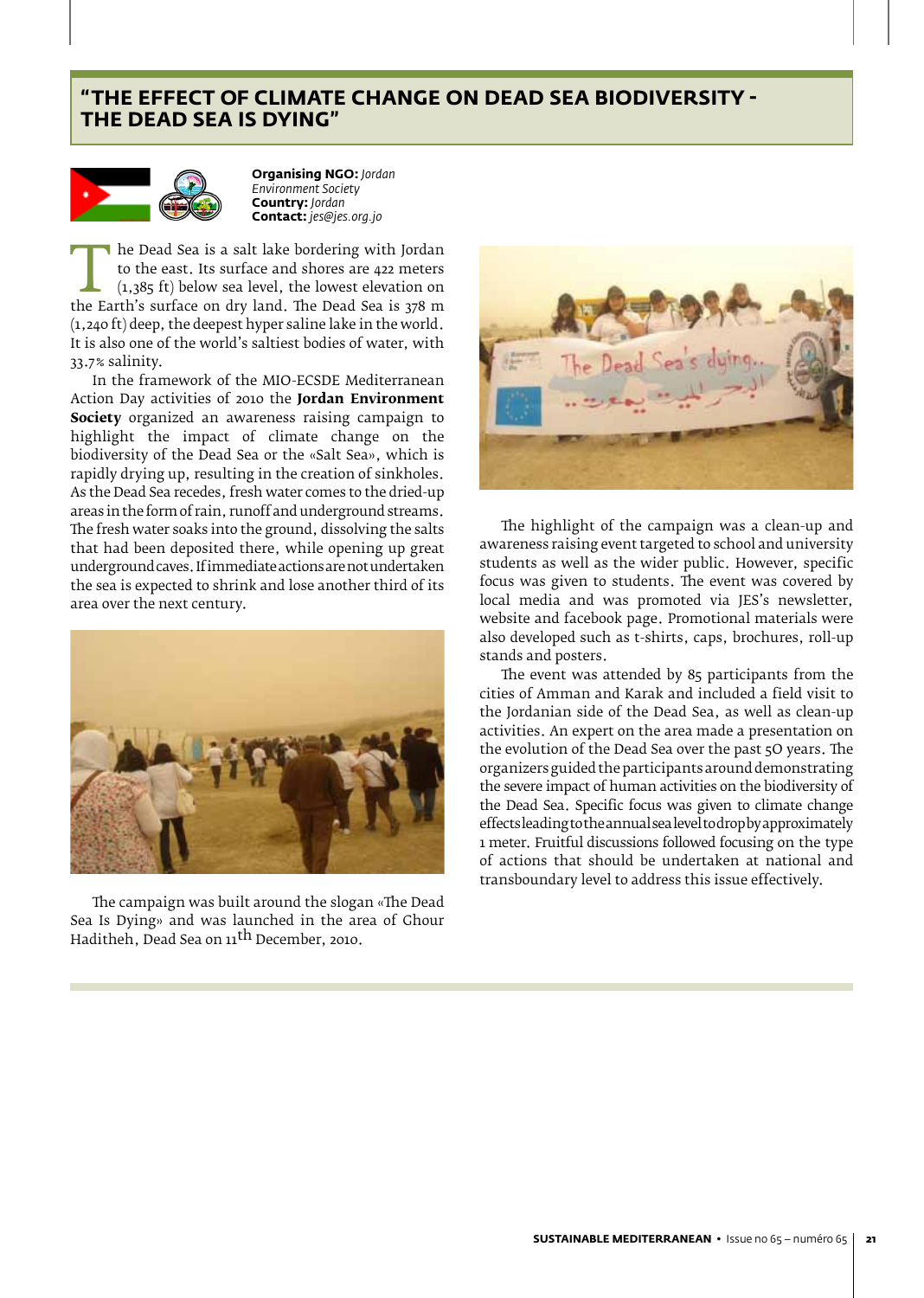# **"The impact of Climate Change on Biodiversity: an awareness campaign"**



**Organising NGO:** *Land and Human to Advocate Progress (LHAP)* **Country:** *Jordan* **Contact:** *Lhap@cyberia.jo*

## **Background**



80% of which is arid and/or semi-arid. It is widely<br>known that Jordan faces water scarcity problems;<br>however its singular geography has led to the generation<br>of a rich biological divargity (terrestrial, wetland and ma ordan covers a rather small area of about 89.000 km2, 80% of which is arid and/or semi-arid. It is widely known that Jordan faces water scarcity problems; of a rich biological diversity (terrestrial, wetland and marine). A recent World Bank study on natural disasters risk recognizes Jordan as a hotspot. The observed increase of disasters can be partly attributed to climate change effects inducing more extreme weather events. Temperature increase in the region is about 50 percent higher than the global mean. During the last 30 years, temperatures in the region have increased between 0.5 and 1.5 degrees Celsius. Recent research foresees that temperatures in the region may increase by 6 degrees by the end of the century. By mid-century, water availability is predicted to decrease by 20-30 percent in most of the MENA region. The increased temperatures will inevitably lead to accelerated desertification with severe impacts on the biodiversity of the country. Therefore, a set of actions should urgently be undertaken in order to respond to biodiversity threats and challenges, including climate change.

#### **Activities performed**

Within the framework of the MAD 2010, LHAP implemented the following activities:

- The development of a brochure (printed in 1.000 copies) based on the outcomes of the fourth Report on the implementation of the Jordanian Biodiversity Convention. In the brochure clear reference is made to all impacts of climate change in the region including biodiversity loss. This brochure was widely distributed and was used as a means to raise awareness on the rich variety of life in Jordan and the implications of its loss, thus encouraging Jordanians to call for immediate actions at national level to address this issue. The brochure was circulated in e-format to the LHAP TAWASOL network (a network of NGOs and CSOs created within the project "Empowering CSOs to Country Policy Development), with about 100 member CSOs across the country, which are expected to increase to 375 by the end of the project. The brochure was further disseminated at various relevant LHAP activities and the media.
- The organization of a workshop on 9-11 December 2010, held in Jordan Valley focusing on the tools that can be used to effectively address climate change and biodiversity related issues. The event was attended by 50 NGO and CSO members. Participants were encouraged to join efforts and work collectively on advocacy and policy formulation at national and local level regarding biodiversity issues. One of the main ideas that came out of the workshop was that of a joint project focusing on the direct and indirect links between climate change and biodiversity loss to be implemented at the Mediterranean region. It was suggested by participants that the proposal could be submitted to donors such as the Anna Lindh Foundation.



*Photos taken during the workshop*

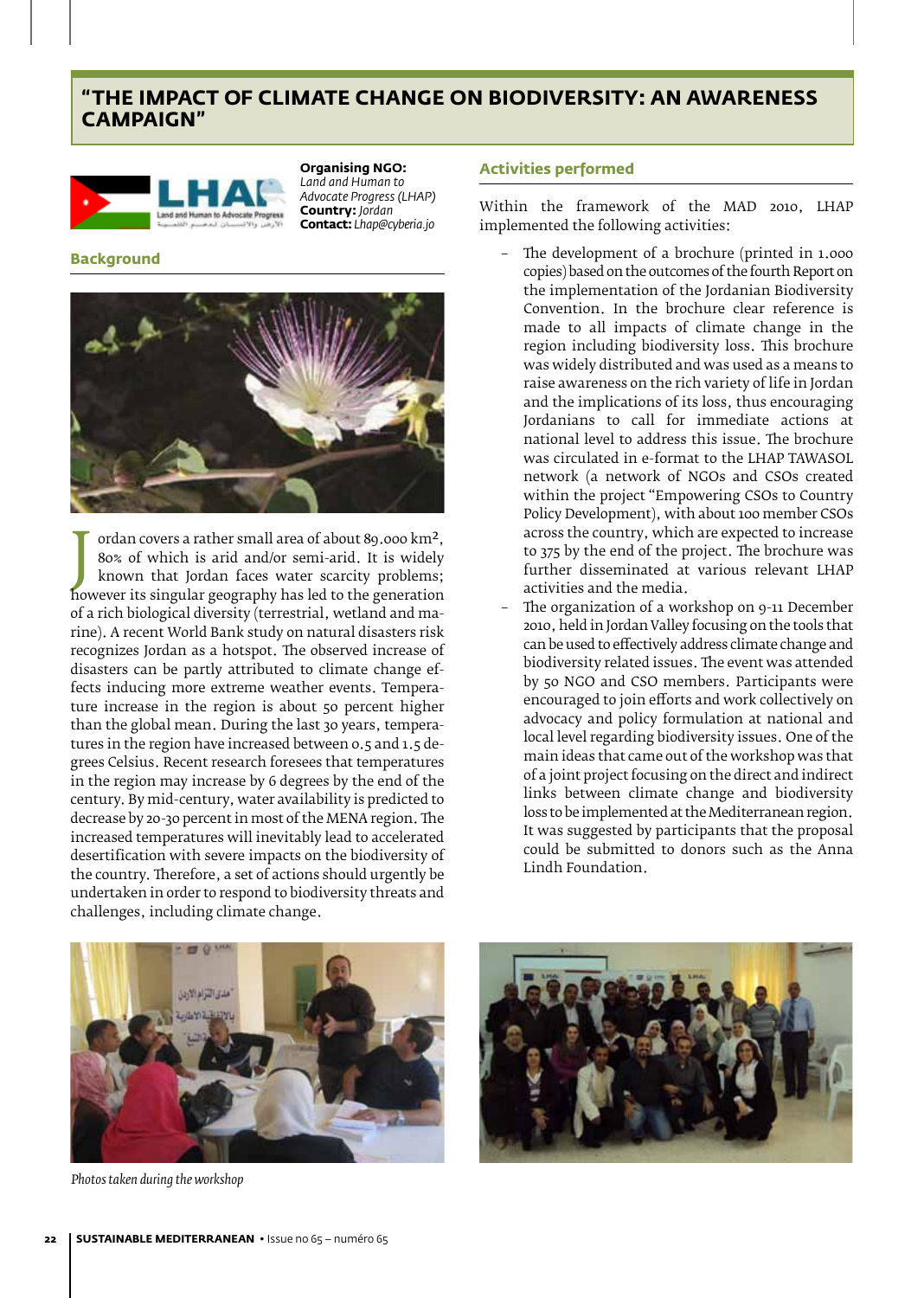# **"Activités de sensibilisation pour la conservation de la biodiversité"**



**Organising NGO:** *L'association nationale de développement durable et de la conservation de la vie sauvage* **Country:** *Tunisia* **Contact:** *gharbi.ali10@yahoo.fr*

**Au sein du MAD pour l'aimee 2010, l'Association**<br> **Nationale de Développement Durable** et de la<br>
Conservation de la Vie Sauvage de Tunisie, a or-<br>
ganis**é des activités relatives à la sensibilisation du**<br> **prand public su Nationale de Développement Durable** et de la Conservation de la Vie Sauvage de Tunisie, a organis**é des activités relatives à la sensibilisation du grand public sur le thème de la biodiversité. Plus précisément, ses activités se sont concentrées sur** les espèces animales en voie de disparition.

Le braconnage intensif reste un fléau mondial qui plus ou moins inquiète la Société Civile. En Tunisie, tandis que des animaux tels les caméléons, les tortues, les fennecs, les verdiers, les faucons pèlerins, etc. sont en voie d'extinction, ils sont abattus et se vendent en grand nombre aux locaux et aux touristes dans des lieux publics; commerces spécialisés, souk, magasins d'artisanat et même à bord des autoroutes du pays.

Au sein de ces activités organisées par l'Association Nationale de D**éveloppement** Durable et de la Conservation de la Vie Sauvage, des affiches ont été imprimées en 5000 exemplaires, illustrant ces animaux menacés. Une manifestation a été organisée le 30 décembre au siège de l'Association club Abdalah Farhat des chasseurs et de tir radés, au niveau des péages de l'autoroute reliant Tunis à Sfax et Tunis Bizerte et Tunis Mjéz el Bab où les affiches ont été distribuées. Au cours de cette journée le plus grand nombre des automobilistes ont utilisé l'autoroute pour fêter le jour de l'an. Des affiches ont été également distribuées dans les établissements de l'enseignement du ministère de l'éducation national, dans les différents services de la gestion et de la conservation de la faune et de la flore relevant de la direction générale des forêts, et enfin aux postes de la police, de la garde nationale chargées du contrôle des marchés, souks et tout lieu public s'adonnant au commerce.

Cette action a principalement réussi à renseigner et sensibiliser le grand public en matière de la conservation et la protection de ces espèces animales.

## **"Raising awareness on the value of biodiversity"**



**Organising NGO:** *LEGACY* **Country:** *Turkey* **Contact:** *legacy@superonline.com*

EGACT'S activities within the framework of MAD<br>
2010 aimed at raising awareness on the rich vari-<br>
ety of life on this planet, which is diminishing at a<br>
startling rate. One of the key activities was the organiza-<br>
tion of 2010 aimed at raising awareness on the rich variety of life on this planet, which is diminishing at a tion of a field visit to the Karagol Lake in Yamanlar Mountain, located in the eastern Black Sea region of Turkey. However, due to bad weather conditions the event was relocated to Izmir Bird's Paradise, 15 km west of Karþýyaka.

The Gediz Delta, also known as Izmir Bird's Paradise, is one of the most unique and important natural areas of Turkey. The delta stretches from Bostanli shores to the Foca hills. Approximately 205 bird, 314 plant, many mammal, fish and reptile species find refuge in the delta. The delta is globally renowned as an important Bird Area (IBA) and Key Biodiversity Area (KBA). The globally threatened Mediterranean Monk Seal is one of the most outstanding residents of the delta. The Izmir Bird Paradise is also an important RAMSAR area and specially protected zone.

LEGACY's awareness raising event was targeted to school students, youth organizations, the city council, NGOs, media, and the local municipality of Karsiyaka. Part of the event was realized at the Karsiyaka Youth Center and part of it at Izmir Bird's Paradise. The event's presentations, made by four experts, focused on the significance of biodiversity while emphasis was given to the impact of climate change on ecosystem services. Participants learned how an ecosystem functions and how its balance can be



*The certificate awarded to the participants of the event*

disturbed by changing one single factor such as climate. In addition, information was provided on the characteristics of the area's ecosystem, its unique flora and fauna, as well as, its endangered species. During the last part of the event, a fruitful panel discussion took place on ways to effectively address biodiversity related issues. Finally, a press conference was held, where local (Yeniasir Newspaper, Karsiyaka Life Magazine, Yeniasir TV, Ege TV, SKY TV, Kanal 35, TRT Izmir TV), as well as, national (Posta & Cumhuriyet Newspaper) media participated.

The main outcome of the event was the acknowledgment by the participants of the need to extend such activities and repeat them at least twice a year, to provide the opportunity to more people to benefit.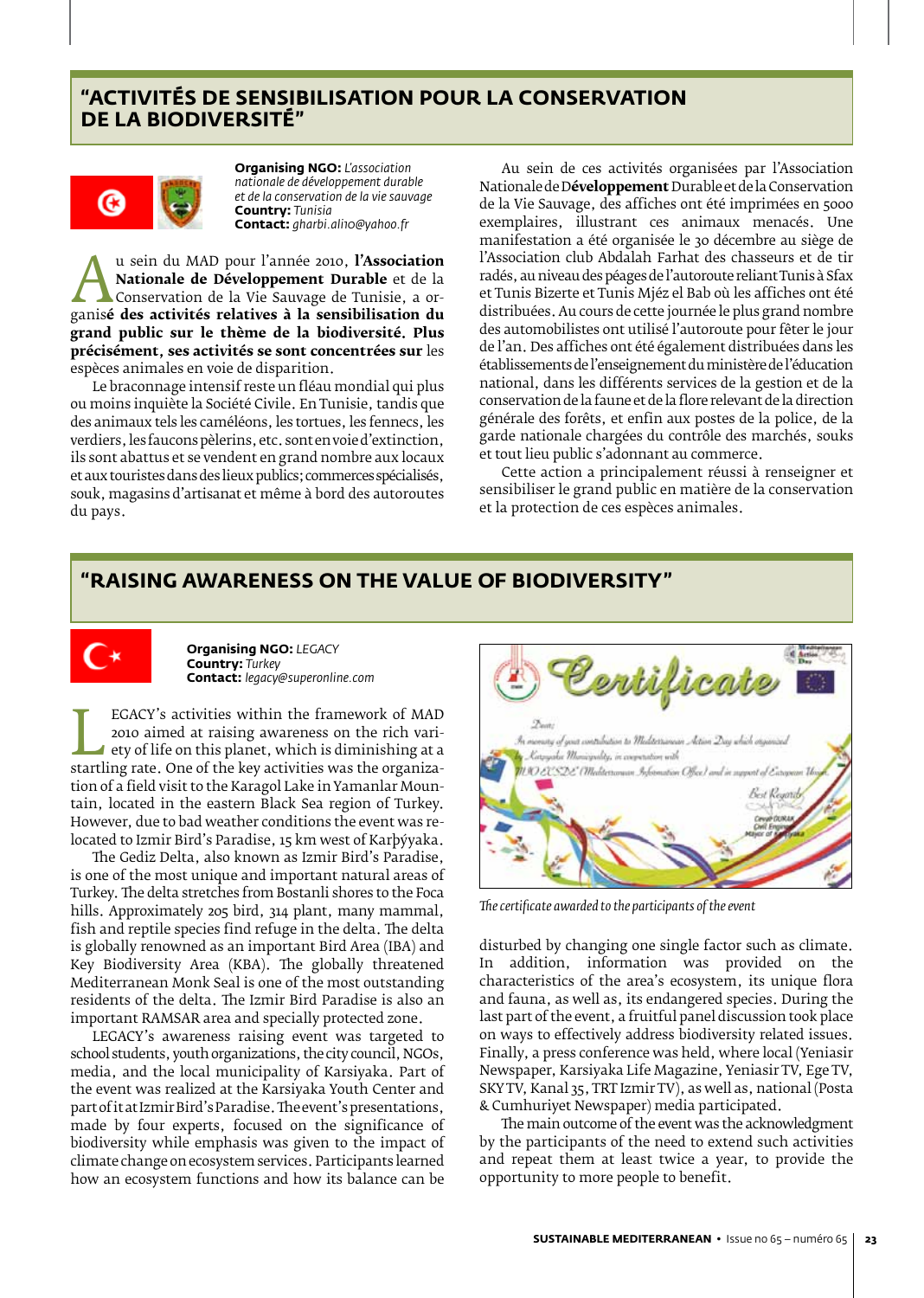# **"Climate Change and Biodiversity in Qannoubine Valley"**



**Organising NGO:** *Makhzoumi Foundation* **Country:** *Lebanon* **Contact:** *s.namani@makhzoumi-foundation.org*

annoubine valley, situated in Northern Leba-<br>
non, is a natural heritage site that extends over<br>  $35 \text{ km}$  in length and is rich in biodiversity, mostly<br>
flora (trees, shrubs and flowers). «Qannoubine» is a word non, is a natural heritage site that extends over 35 km in length and is rich in biodiversity, mostly of Greek origin, which means «the community life".

Within the framework of the MAD 2010, a field visit to Quanoubine valley was organized on 13 November 2010 by the **Makhzoumi Foundation**. The activity was targeted in principle to students (most of them from the Faculty of Agriculture, University of Lebanon) but also NGOs were invited to participate. Prior to the field visit, each participant received a brochure with background information (translated and printed in English and Arabic) on the inter-linkages between climate change and biodiversity.

The event started with an informative presentation by Dr. Elsa Sattout (Forestry and Biodiversity expert), who introduced to the 45 participants the underlying concepts related to the functions of ecosystems and gave a brief overview of the Lebanese natural reserves as well as information on the native plant and animal species. The value of biodiversity was highlighted and specific focus was given to the effects of climate change. The presentation was followed by a fruitful discussion and exchange of views on the topic. The expert accompanied the group on a walk in the valley, where she presented the existing native plants and explained in detail how climate change could affect the ecosystem balance.



*Photo taken during the field trip*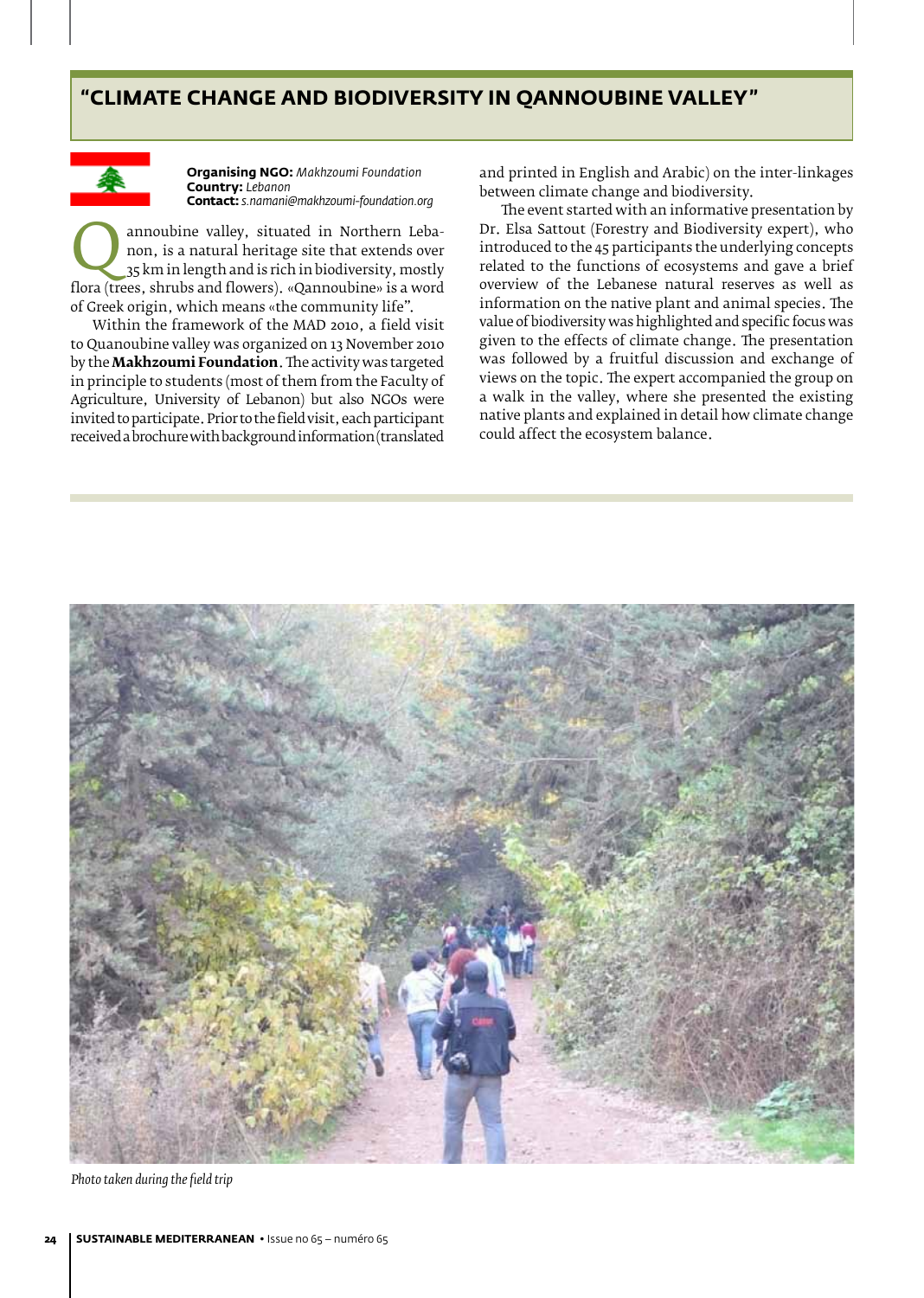# **"International Year of Biodiversity: the day after and the Greek reality"**



**Organising NGO:** *MEDSOS* **Country:** *Greece* **Contact:** *info@emedsos.gr*

**Example 12 September 2010**<br> **the Coethe Institute of Athens, on the "International Year**<br>
of Biodiversity: the next day and the Greek reality" **iterranean SOS Network** organized a Conference on the 26th & 27th of November 2010, at of Biodiversity: the next day and the Greek reality"*.*

The aim of the Conference was, as the Director of MEDSOS Mrs. Anni Mitropoulou mentioned, to "enlighten the novelties of the new legislative framework and the challenges ahead regarding its implementation, to push forward the importance of the until recently neglected marine and coastal ecosystems and to fill the gap between scientific knowledge, legislation, political decisions and the implementation of the appropriate measures for the conservation of biodiversity".

Many interesting presentations were made during the two-day event and are briefly presented below:

- **• The European Union's target for the protection of Biological Diversity – The future of the marine environment:** Maria Damanaki, European Commissioner on Maritime Affairs and Fisheries.
- **• The Convention of Biological Diversity and the Greek Reality. The main points of the new biodiversity law of the Ministryof Environment, Energy and Climate Change (MEECC), for biodiversity protection in Greece:** Eugenia Androukaki**,** Minister Associate, MEECC.
- **• Traditional threats to biodiversity, interactions with climate change:** Niki Pardalou, Biodiversity and Natural Resources Projects Coordinator, MEDITERRANEAN SOS Network.
- **• Knowledge gaps The value of a Biodiversity Information System in Europe (Biodiversity Information System for Europe and Biodiversity baseline):** Rania Spyropoulou, Representative of the European Environmental Agency (EEA).
- **• Ecosystem Services and development of proper tools for their determination – Application in the marine environment**: Nomiki Sympoura, Researcher, Hellenic Center of Marine Research (HCMR).
- **• Microbial Diversity: natural wealth, exploitation for commercial purposes and future prospects:**  Amalia Karagouni - Kyrtsou, Assoc. Professor of Microbiology, Faculty of Biology, School of Science, National and Kapodistrian University of Athens.
- **• Economic crisis and the environment. What is the link between them?** Michael Skourtos, Professor of Environmental Economics, School of the Environment, Department of Environmental Studies, University of Aegean.
- **• Green Natural Infrastructure:** Ioli Christopoulou, Environmental Policy Researcher, WWF Hellas.
- **• Green jobs and their contribution to biodiversity protection,** Dimitris Ibrahim, Climate and Energy Campaigner, GREENPEACE Hellas.
- **• Development of economic tools for Mediterranean wetlands,** Jean-Louis Weber, Representative of the European Environmental Agency (EEA.)
- **• Sustainable production and consumption, environmental and biodiversity protection:**  Harry Coccossis, Professor of Spatial and Urban Planning, UNEP/MAP Consultant.
- **• The 'gray zones' of Greek Biodiversity:** Anastasios Legakis, Assoc. Professor of Animal Diversity, School of Science, Faculty of Biology, School of Science, National and Kapodistrian University of Athens.
- **• The national Protected Areas System current situation and future perspectives:** Eleni Tryfon, Department of Nature Management, Ministry of Environment, Energy and Climate Change.
- **• Comments on the new law for Biodiversity Protection,** *Giorgos Politis*, Lawyer, Member of the Hellenic Society for the Protection of Nature. the Hellenic Society for the Protection of Nature.
- **• The role of the "Nature 2000" Committee Difficulties and Challenges,** Despoina Vokou, Professor in Ecology, School of Science, Faculty of Biology, Aristotle University of Thessaloniki, President of the "Nature 2000" Committee.

More than 160 participants attended the conference and the event was covered by at least 33 different media channels.

One of the most important conclusions was once again the necessity for connection and cooperation between social partners, managing bodies and industries that are willing to take action in a protected area, according to a specific norm which will be linked to a common vision and will be the product of public participation to the benefit of society as well as the environment. Conflicts are always going to exist; nevertheless the search and survey of a "viable common ground" is actually possible…



*Maria Damanaki, European Commissioner of Maritime Affairs and Fisheries*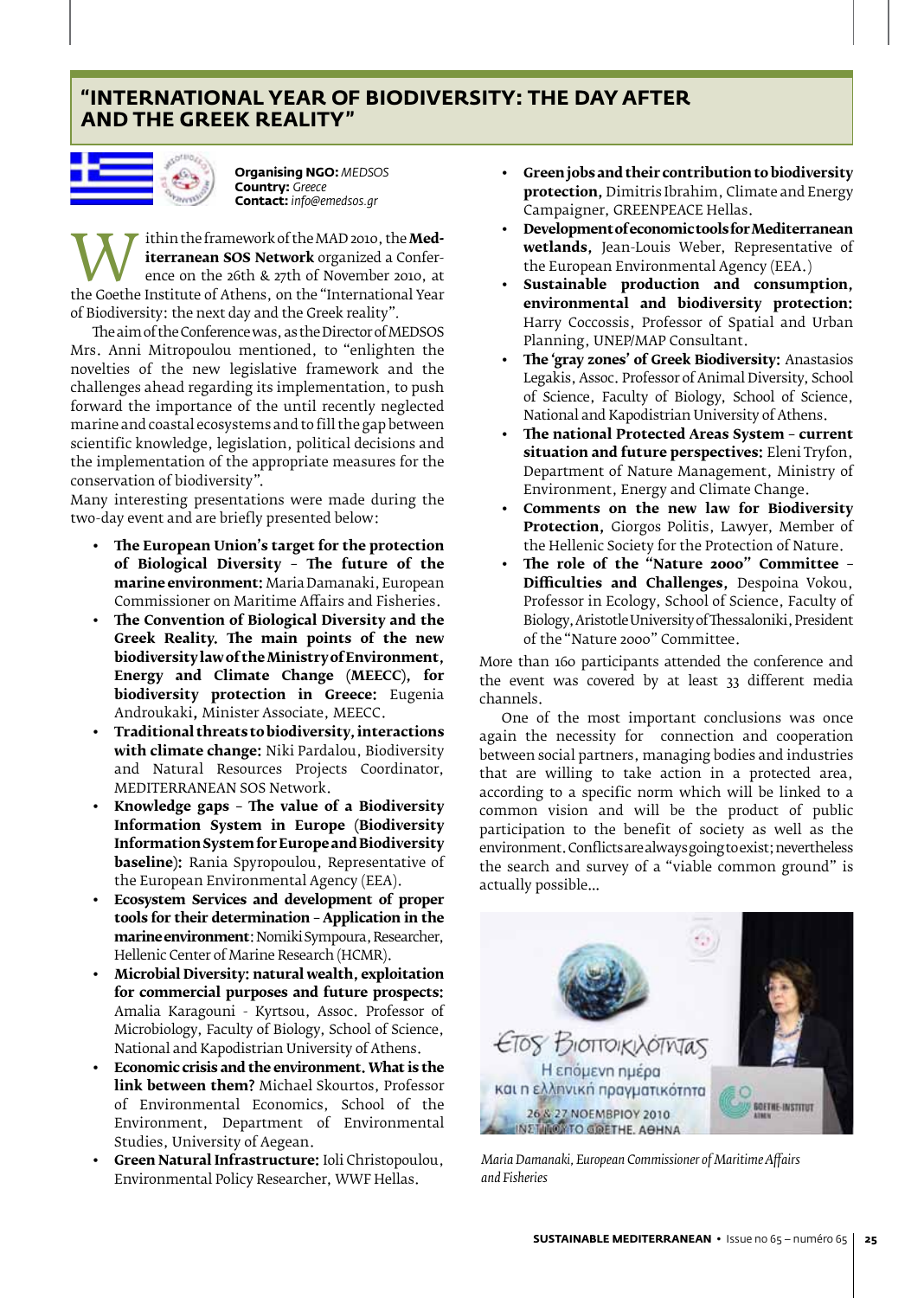# **"Climate Change impacts on the biological diversity of the Taurus Mountains"**



**Organising NGO:** *Turkish Association for the Conservation of Nature (TTKD)* **Country:** *Turkey* **Contact:** *ttkder@ttkder.org.tr*

Action Day activities of 2010, the Turkish Association for<br>the Conservation of Nature organized on 17-18 December<br>of 2010 in the Adalya Resort Hotel, a workshop targeted to<br>governmental and non-governmental organizations n the framework of the MIO-ECSDE Mediterranean Action Day activities of 2010, the Turkish Association for the Conservation of Nature organized on 17-18 December governmental and non governmental organizations, ministries, academia and the wider public. Two hundred and fifty invitations were sent out and announcements were made via TTKD's website and e-mails.

Despite the bad weather conditions and floods in the area, the event was well attended by 60 participants from local institutions and authorities, NGOs, representatives of the Ministry of Environment and Forestry, Ministry of Agriculture and Rural Affairs, etc.

The workshop was organized under the direction of Prof. Dr. Ali Erdoğan, Akdeniz University and Prof. Dr. İlhami Kiziroğlu, Hacettepe University. During the twoday event the presentations covered issues related to:

- The biological dimension of global warming;
- The New Mediterranean Strategy Plan;
- Forest Ecosystems and Forest Fires;
- Invasive alien species;
- Climate change impacts on water products;
- Ecotourism.

The second day of the event was more interactive and discussions were held focusing on the Taurus Mountains. During the discussions a list of interesting conclusions and recommendations were made, which led to the following proposed actions that should be undertaken in order to protect biodiversity:

- With regards to endemic and endangered species of the Taurus Mountains, special protection and action plans should be prepared.
- Protected areas need to be re-planned to cover critical areas of biological diversity. Monitoring of changes regarding biological diversity, habitats, water quality and quantity is not sufficient. Institutional measures in this regard should be developed in the region.
- With regard to populations, the translocations of species should be considered.
- Installation of large numbers of hydroelectric power plants on the rivers in the basin should be considered and should be closely monitored.
- General budget resources allocated for rural development should be increased. In addition, projects in the region should be developed to take advantage of external funds such as TUBİTAK, governmental resources and other international funds.
- Public awareness raising campaigns and educational activities should be strengthened especially in rural areas.
- Projects to increase awareness on alternative tourism activities in harmony with nature should be carried out.
- Sharing of information and publications are needed for the Taurus Mountains. A web site should be developed and a network established.
- An invasive alien species working group of experts should be established.
- The introduction of exotic species for landscaping and commercial purposes should be reduced and prohibited in endangered ecosystems.
- The establishment of an ecological research institute of the Akdeniz University should be considered.